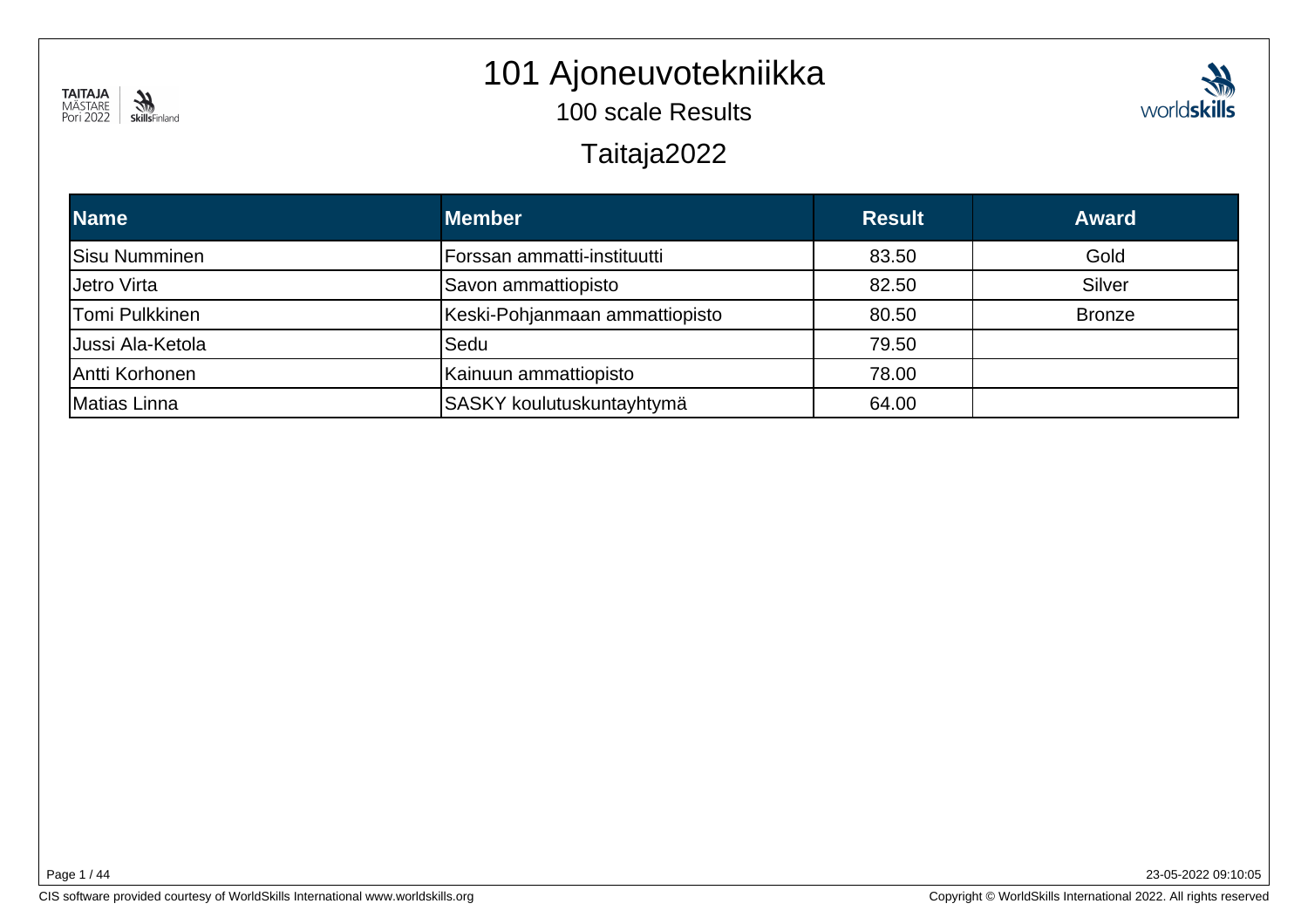

#### 102 Autokorinkorjaus

100 scale Results

Taitaja2022

| <b>Name</b>      | <b>Member</b>             | <b>Result</b> | <b>Award</b> |
|------------------|---------------------------|---------------|--------------|
| Niko Parkkonen   | Gradia                    | 66.50         | Gold         |
| Janne Saarinen   | Riveria                   | 62.50         | Silver       |
| Joona Salminen   | Turun ammatti-instituutti | 62.50         | Silver       |
| Jonne Rahikainen | Etelä-Savon ammattiopisto | 60.00         |              |
| Marko Mandra     | Omnia                     | 50.50         |              |
| Ville Tynkkynen  | Turun ammatti-instituutti | 47.00         |              |
| Roope Hintikka   | Gradia                    | 33.00         |              |
| Danil Rudenko    | Etelä-Savon ammattiopisto | 26.00         |              |

Page 2 / 44

23-05-2022 09:10:05

**Ship**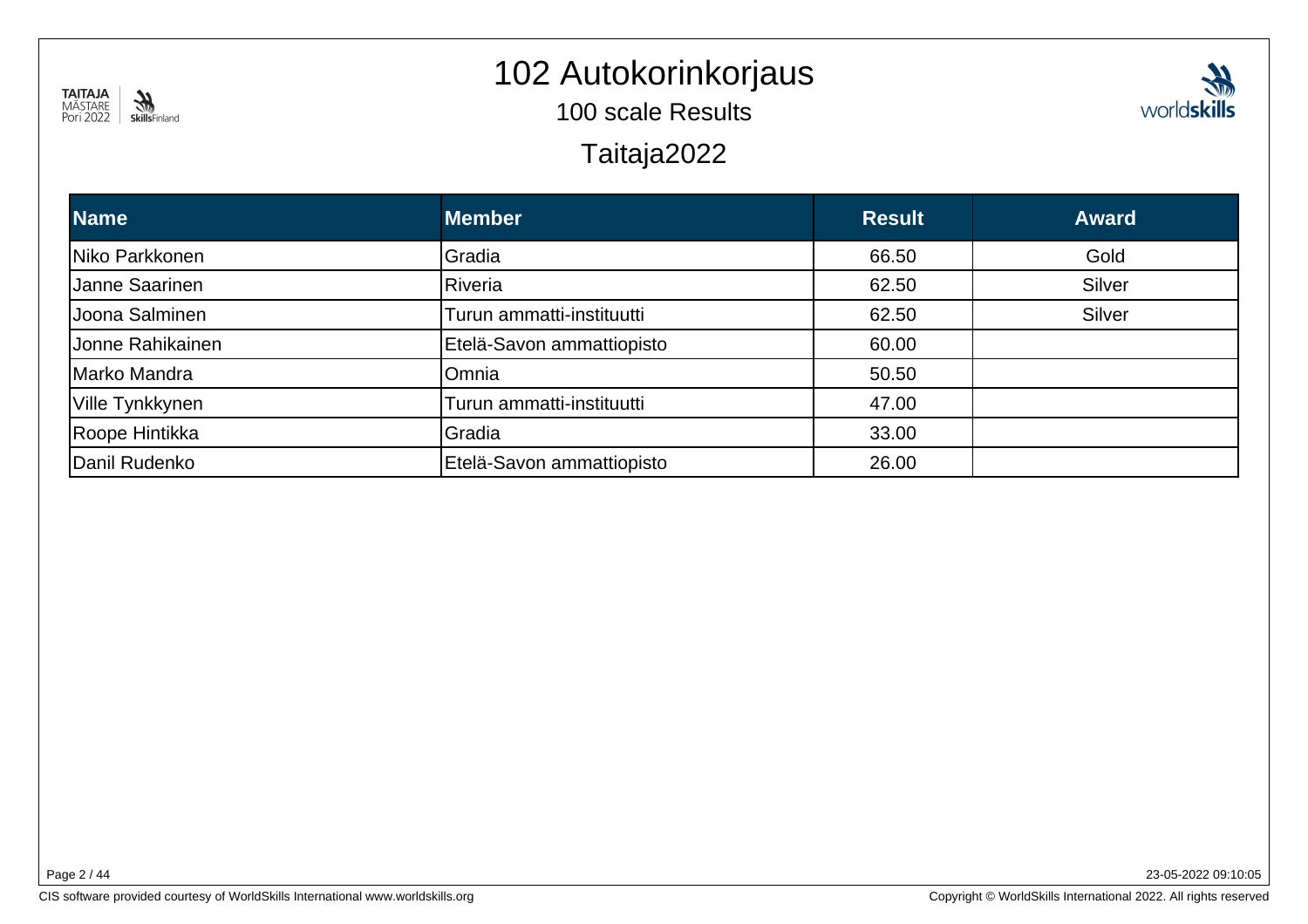

#### 103 Automaalaus

100 scale Results

Taitaja2022

| n.<br>VID   |
|-------------|
| worldskills |

| <b>Name</b>        | <b>Member</b>                  | <b>Result</b> | <b>Award</b>  |
|--------------------|--------------------------------|---------------|---------------|
| Julia Autio        | <b>OSAO</b>                    | 91.50         | Gold          |
| Anna-Sofia Tiainen | Riveria                        | 86.50         | Silver        |
| llda Väisänen      | Savon ammattiopisto            | 86.00         | <b>Bronze</b> |
| Aatu Kilpinen      | Etelä-Savon ammattiopisto      | 85.00         |               |
| Uanika Heiskanen   | Gradia                         | 84.50         |               |
| Irina Karvinen     | Riveria                        | 81.00         |               |
| Uesse Saarinen     | Tampereen seudun ammattiopisto | 73.50         |               |

Page 3 / 44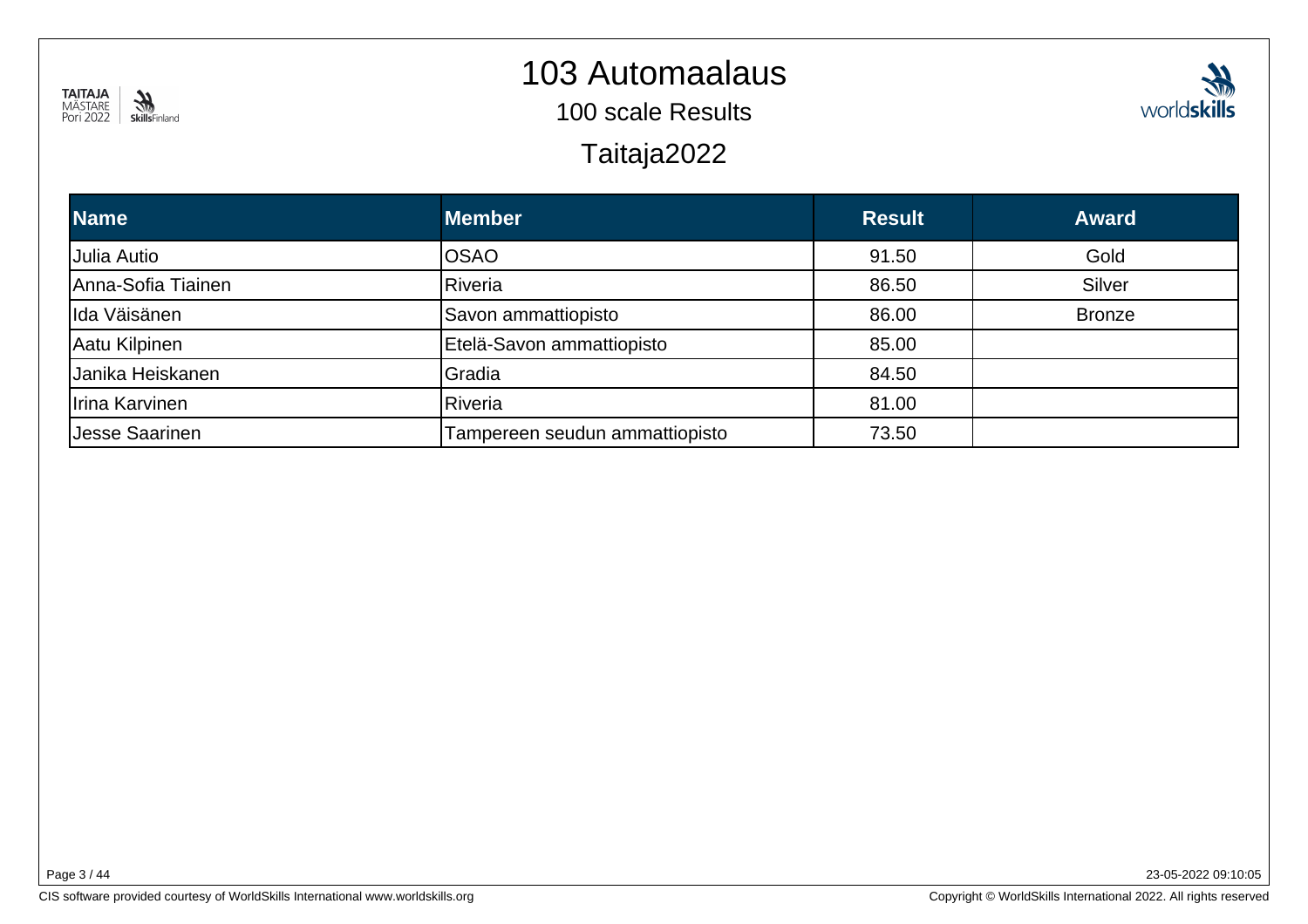

# 104 Kuljetuslogistiikka

100 scale Results

#### Taitaja2022

| <b>Name</b>          | <b>Member</b>                   | <b>Result</b> | <b>Award</b>  |
|----------------------|---------------------------------|---------------|---------------|
| Sami Suuronen        | Savon ammattiopisto             | 73.39         | Gold          |
| Ilari Salomaa        | Gradia                          | 73.17         | Silver        |
| Ilmari Laitila       | WinNova                         | 67.27         | <b>Bronze</b> |
| Victor Aittolampi    | Gradia                          | 62.00         |               |
| Miro Virtanen        | Novida - ammattiopisto ja lukio | 60.49         |               |
| Valtteri Elg         | Vantaan ammattiopisto Varia     | 57.88         |               |
| Uoona Saloma         | Novida - ammattiopisto ja lukio | 56.11         |               |
| Titta-Maria Hiltunen | Riveria                         | 49.17         |               |

Page 4 / 44

23-05-2022 09:10:05

**Ship**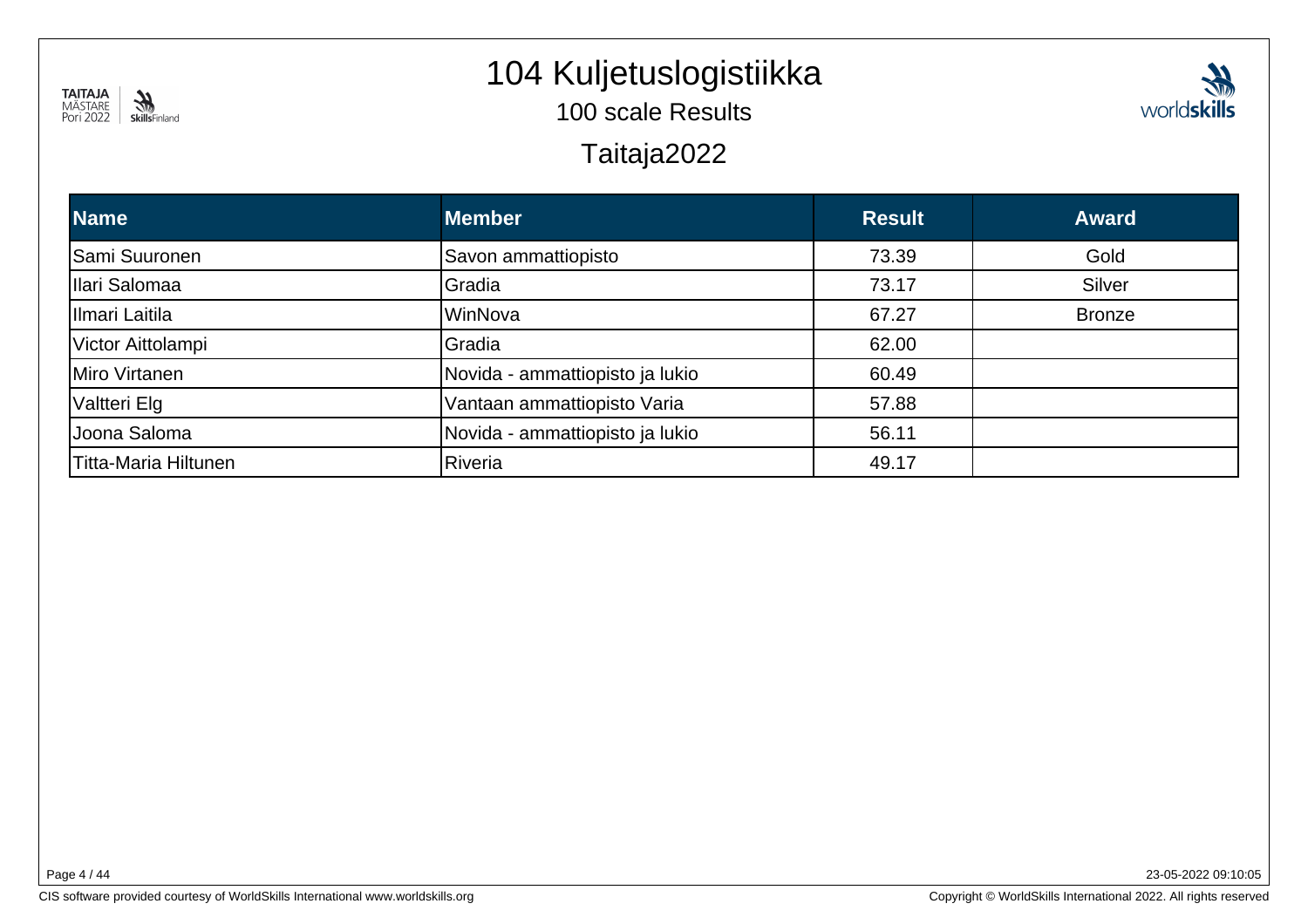

#### 105 Metsäkoneen käyttö

100 scale Results



#### Taitaja2022

| <b>Name</b>         | <b>Member</b>                  | <b>Result</b> | <b>Award</b>  |
|---------------------|--------------------------------|---------------|---------------|
| Kristian Korolainen | Savon ammattiopisto            | 84.90         | Gold          |
| Juuso Jalava        | WinNova                        | 82.90         | Silver        |
| Santeri Luntta      | Etelä-Savon ammattiopisto      | 82.73         | <b>Bronze</b> |
| Patrik Skomars      | Keuda                          | 71.09         |               |
| Elias Raikkerus     | WinNova                        | 70.80         |               |
| Nestori Niskakangas | Keski-Pohjanmaan ammattiopisto | 67.71         |               |
| Ari Lappalainen     | Riveria                        | 67.10         |               |
| Juuso Kokko         | Etelä-Savon ammattiopisto      | 65.63         |               |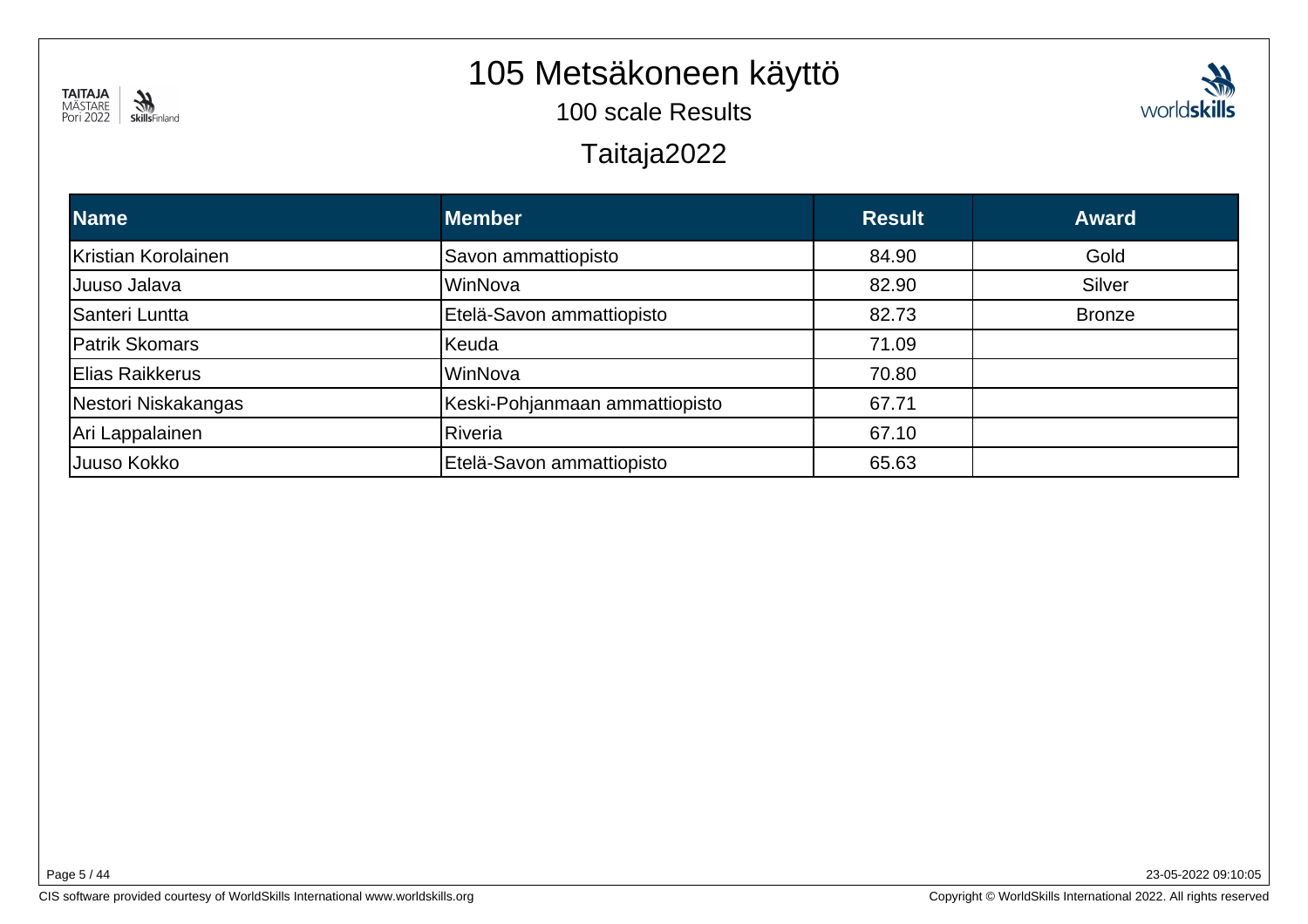

#### 201 CAD-suunnittelu

100 scale Results

Taitaja2022

| <b>Name</b>      | <b>Member</b>                   | <b>Result</b> | <b>Award</b>  |
|------------------|---------------------------------|---------------|---------------|
| Micke Esselström | Omnia                           | 70.28         | Gold          |
| Veikko Kestilä   | Ammattiopisto Lappia            | 70.00         | Silver        |
| INiina Virkki    | Salon seudun ammattiopisto      | 65.61         | <b>Bronze</b> |
| Maria Belikova   | Stadin ammatti- ja aikuisopisto | 65.34         |               |
| Mira Kirjakainen | Koulutuskeskus Salpaus          | 50.51         |               |

23-05-2022 09:10:05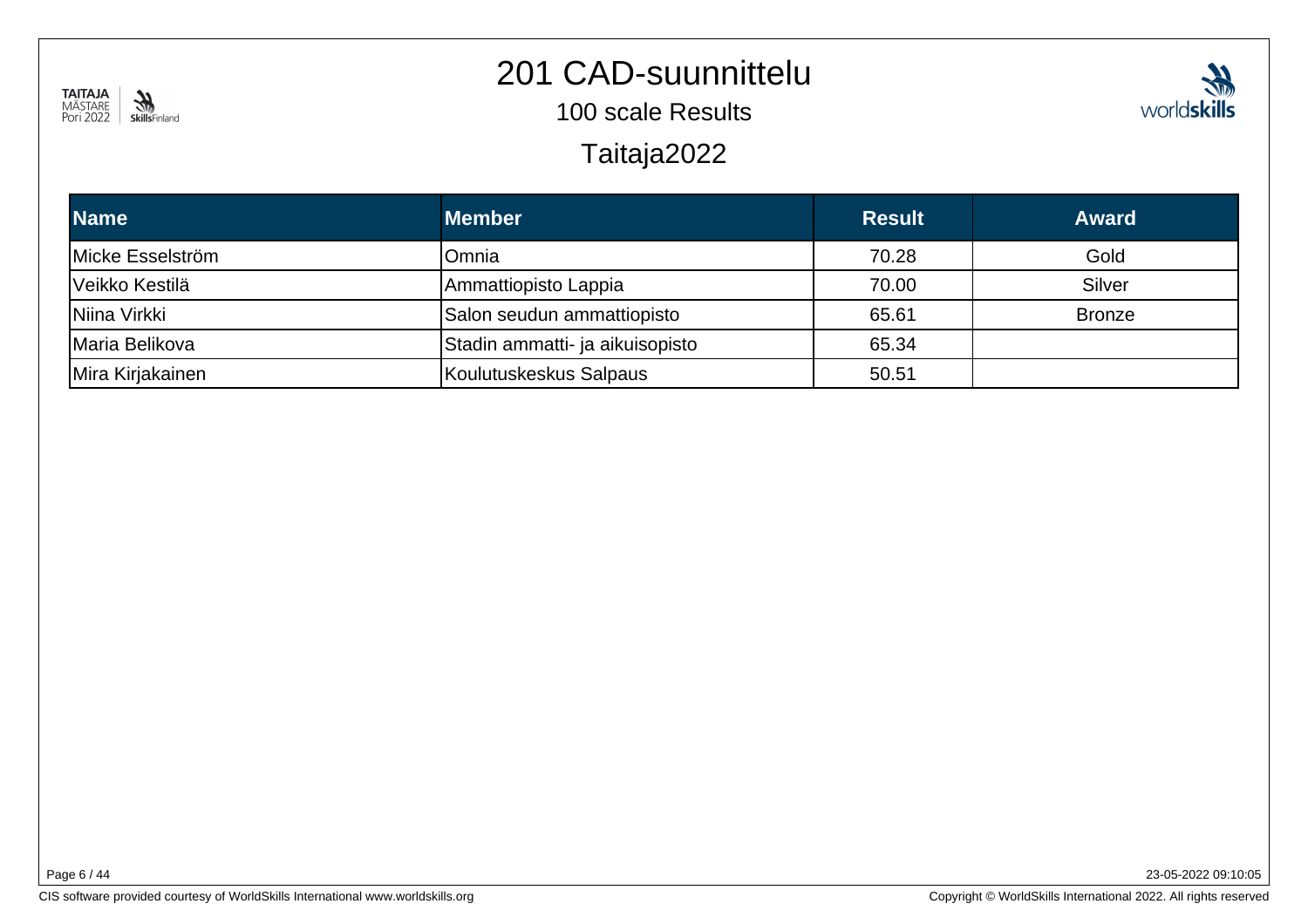

#### 202 Mediatekniikka

100 scale Results

Taitaja2022

| <b>Name</b>           | <b>Member</b>                   | <b>Result</b> | <b>Award</b>  |
|-----------------------|---------------------------------|---------------|---------------|
| Sarasofia Kipinoinen  | Turun ammatti-instituutti       | 91.50         | Gold          |
| Grace Kaukonen Vargas | Gradia                          | 85.23         | Silver        |
| Aliisa Vertainen      | Tampereen seudun ammattiopisto  | 77.97         | <b>Bronze</b> |
| Essi Ryösä            | Turun ammatti-instituutti       | 72.17         |               |
| <b>Jesse Lehto</b>    | Stadin ammatti- ja aikuisopisto | 58.30         |               |

Page 7 / 44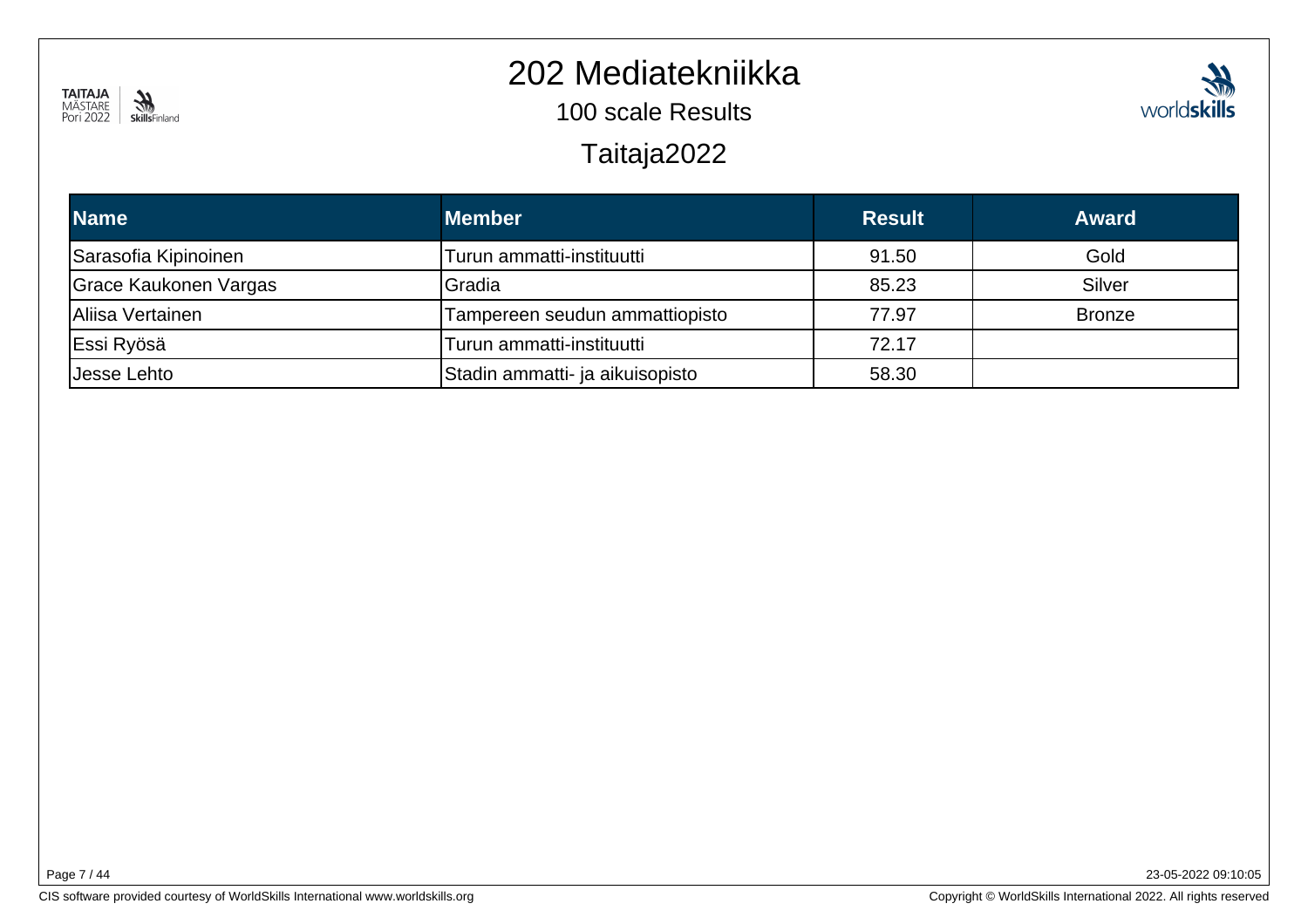

#### 203 Mediasuunnittelu

100 scale Results

#### Taitaja2022

| <b>Name</b>      | <b>Member</b>                  | <b>Result</b> | <b>Award</b>  |
|------------------|--------------------------------|---------------|---------------|
| Veeti Taimisto   | <b>OSAO</b>                    | 68.56         | Gold          |
| Nikodem Janowski | Tampereen seudun ammattiopisto | 65.79         | Silver        |
| Tini Kopra       | Tampereen seudun ammattiopisto | 65.72         | <b>Bronze</b> |
| Julia Hovi       | Careeria                       | 62.51         |               |
| Viivi Merilä     | Turun ammatti-instituutti      | 59.43         |               |
| Eevi Mäki-Uuro   | Tampereen seudun ammattiopisto | 58.27         |               |
| Niilo Hämäläinen | Gradia                         | 55.77         |               |
| Nelli Klemetti   | Tampereen seudun ammattiopisto | 54.78         |               |

23-05-2022 09:10:05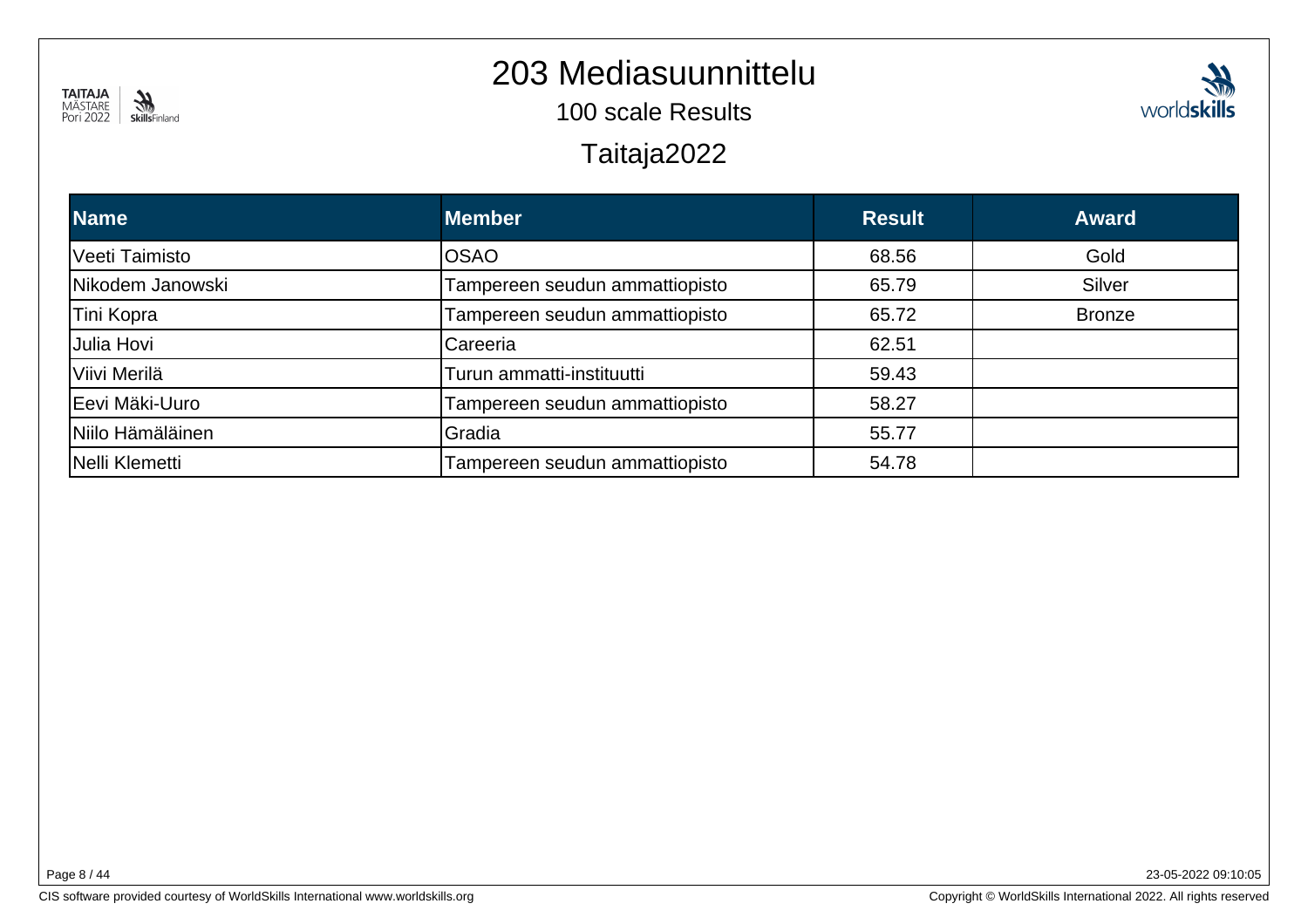

# 204 Tietojenkäsittely

100 scale Results

#### Taitaja2022



| <b>Name</b>         | <b>Member</b>                  | <b>Result</b> | <b>Award</b> |
|---------------------|--------------------------------|---------------|--------------|
| Ukko Kämäräinen     | Business College Helsinki      | 79.50         | Gold         |
| Samuil Uzunov       | Perho Liiketalousopisto        | 77.00         | Silver       |
| Waltteri Viittanen  | Perho Liiketalousopisto        | 77.00         | Silver       |
| Aleksi Liikanen     | Omnia                          | 72.00         |              |
| Sara Sandberg       | Keski-Pohjanmaan ammattiopisto | 60.50         |              |
| <b>Jiri Auvinen</b> | Gradia                         | 60.00         |              |
| Vilma Kivinen       | Savon ammattiopisto            | 57.00         |              |

Page 9 / 44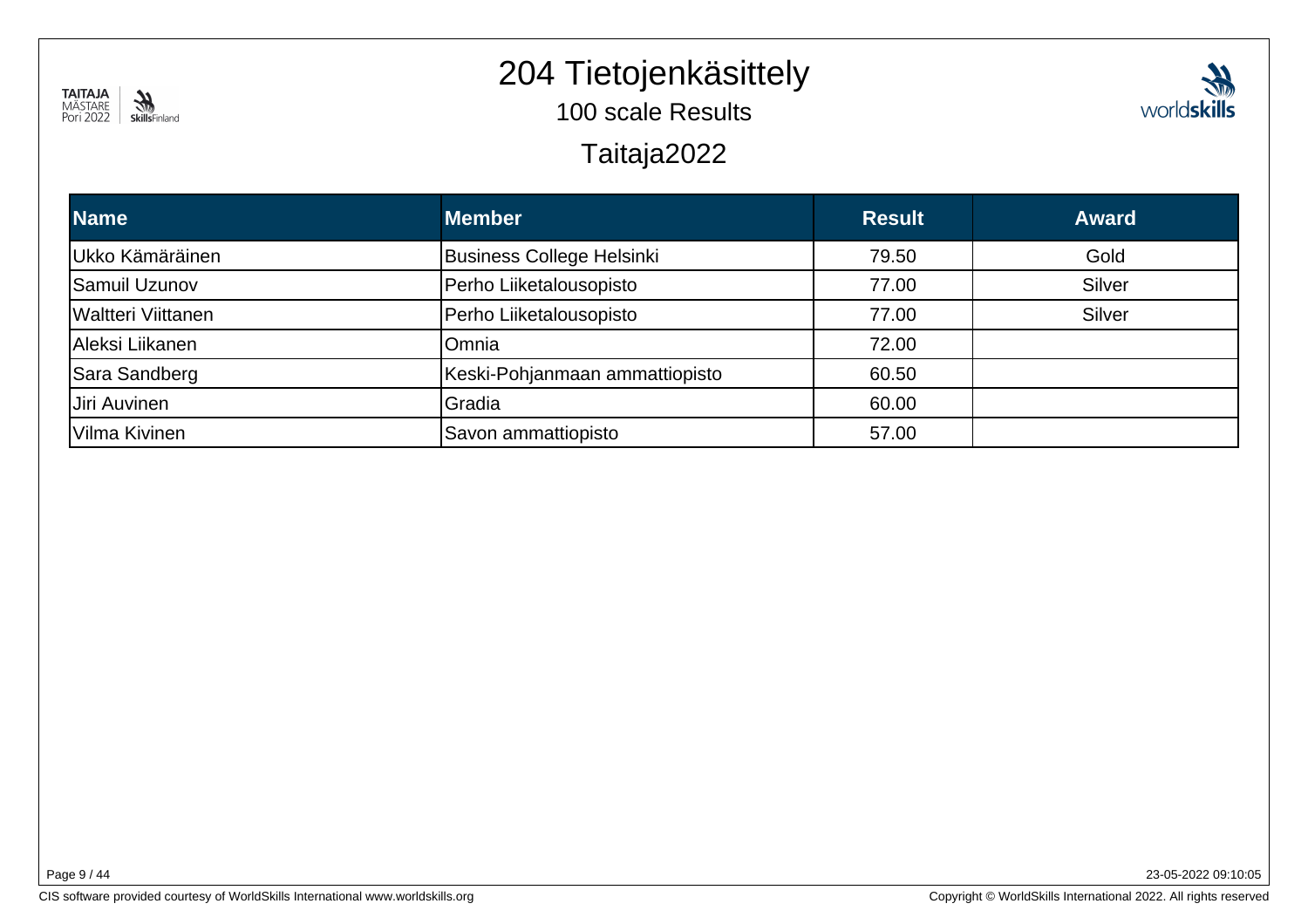

# 205 Tietokoneet ja -verkot

100 scale Results



#### Taitaja2022

| <b>Name</b>     | <b>Member</b>           | <b>Result</b> | <b>Award</b>  |
|-----------------|-------------------------|---------------|---------------|
| Vili Tikkanen   | Ylä-Savon ammattiopisto | 69.72         | Gold          |
| Jimi Leino      | Hyria                   | 69.67         | Silver        |
| Jooa Poikonen   | Hyria                   | 63.94         | <b>Bronze</b> |
| Eemi Salo       | <b>Hyria</b>            | 58.78         |               |
| Joona Peltonen  | WinNova                 | 55.50         |               |
| Eeli Mäkelä     | Hyria                   | 55.17         |               |
| Eino Lausmaa    | <b>Hyria</b>            | 50.33         |               |
| Teemu Ihanamäki | WinNova                 | 48.28         |               |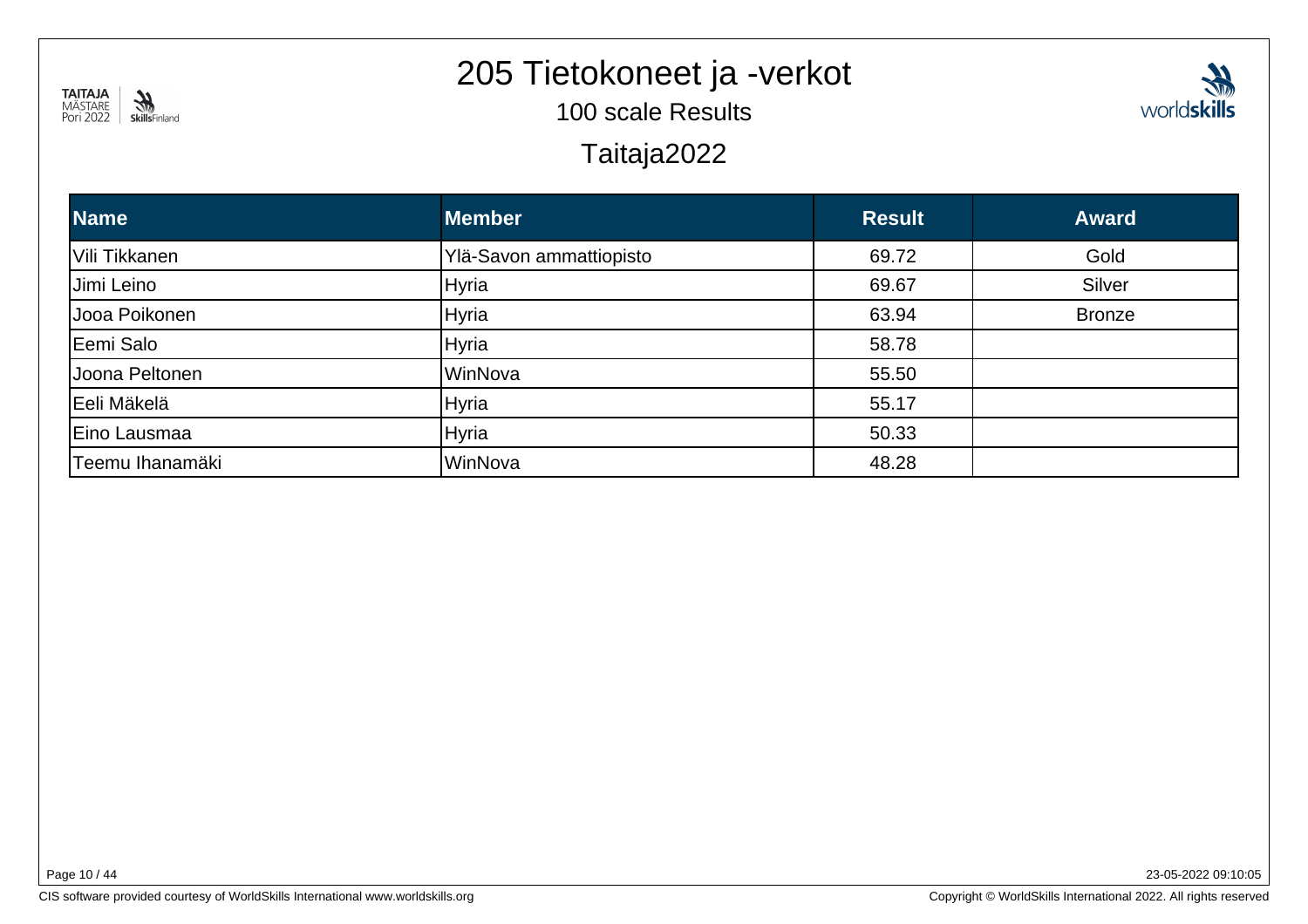

# 206 Verkkosivujen tuottaminen

100 scale Results



#### Taitaja2022

| <b>Name</b>        | <b>Member</b>                  | <b>Result</b> | <b>Award</b>  |
|--------------------|--------------------------------|---------------|---------------|
| Nico Heinola       | Tampereen seudun ammattiopisto | 85.83         | Gold          |
| Jesper Helin       | Tampereen seudun ammattiopisto | 76.50         | Silver        |
| Mikael Kolehmainen | VAMIA                          | 70.50         | <b>Bronze</b> |
| Markus Kannisto    | Gradia                         | 67.56         |               |
| Emilia Hietikko    | Gradia                         | 51.17         |               |
| Juuso Karppinen    | <b>OSAO</b>                    | 49.61         |               |
| Jeannette Jalkanen | Axxell                         | 48.55         |               |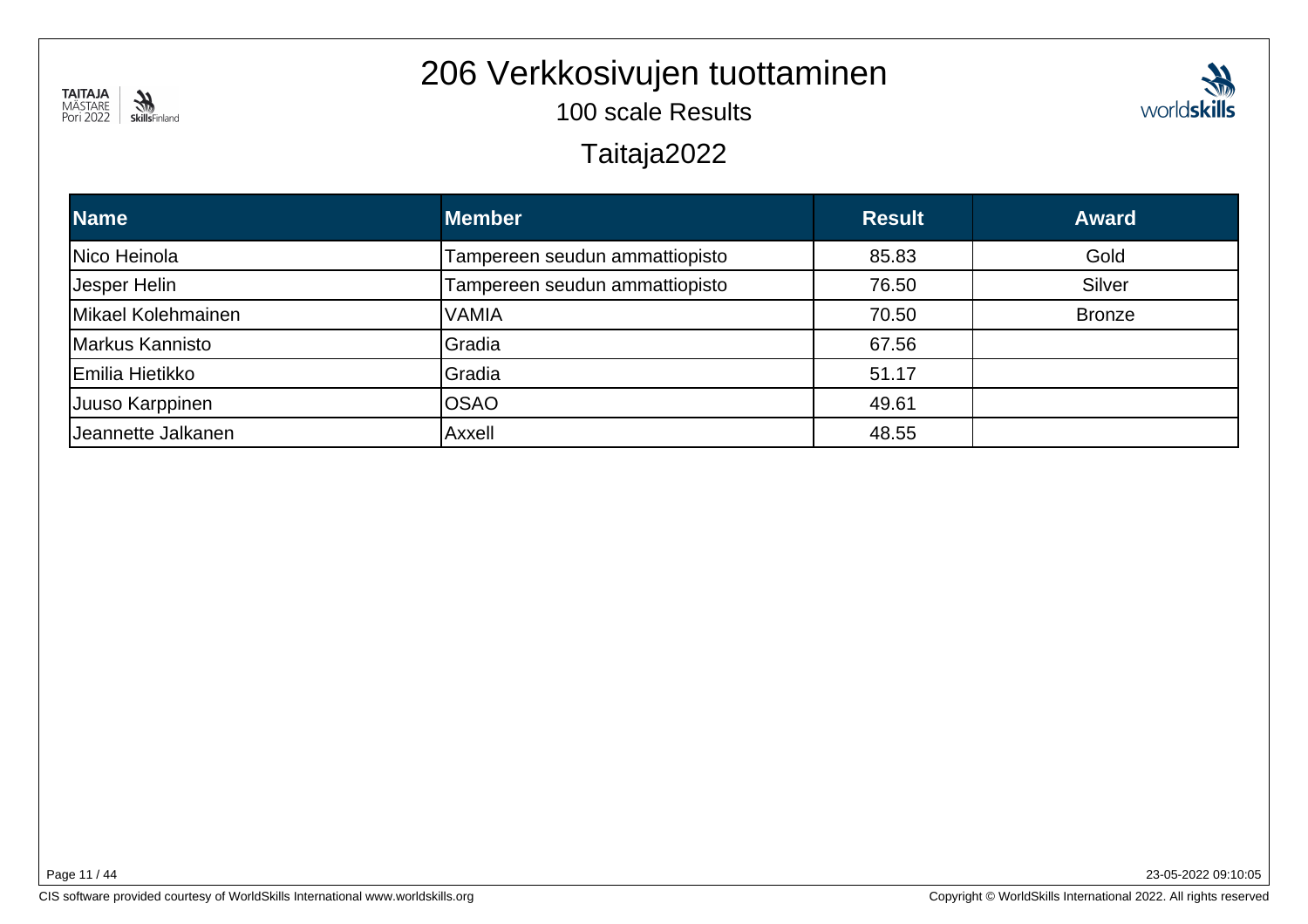

### 208 Pelituotanto

100 scale Results

Taitaja2022



| <b>Name</b>                          | <b>Member</b>                   | <b>Result</b> | <b>Award</b>  |
|--------------------------------------|---------------------------------|---------------|---------------|
| Topi Korhonen / Miko Kuokkanen       | Riveria                         | 94.66         | Gold          |
| Mika Esselström / Lassi Jylhänkangas | Stadin ammatti- ja aikuisopisto | 94.34         | Silver        |
| Leevi Laune / Sara Lovén             | Business College Helsinki       | 92.67         | <b>Bronze</b> |
| lTuomas Kontula / Leevi Räsänen      | SASKY koulutuskuntayhtymä       | 90.11         |               |
| Sella Hietaoja / Tapio Vähä-Vahe     | Sataedu                         | 87.67         |               |
| Katri Tempakka / Juho Viertola       | Suupohjan koulutuskuntayhtymä   | 85.34         |               |
| Mila Kuussaari / Niko Nieminen       | Stadin ammatti- ja aikuisopisto | 73.11         |               |

Page 12 / 44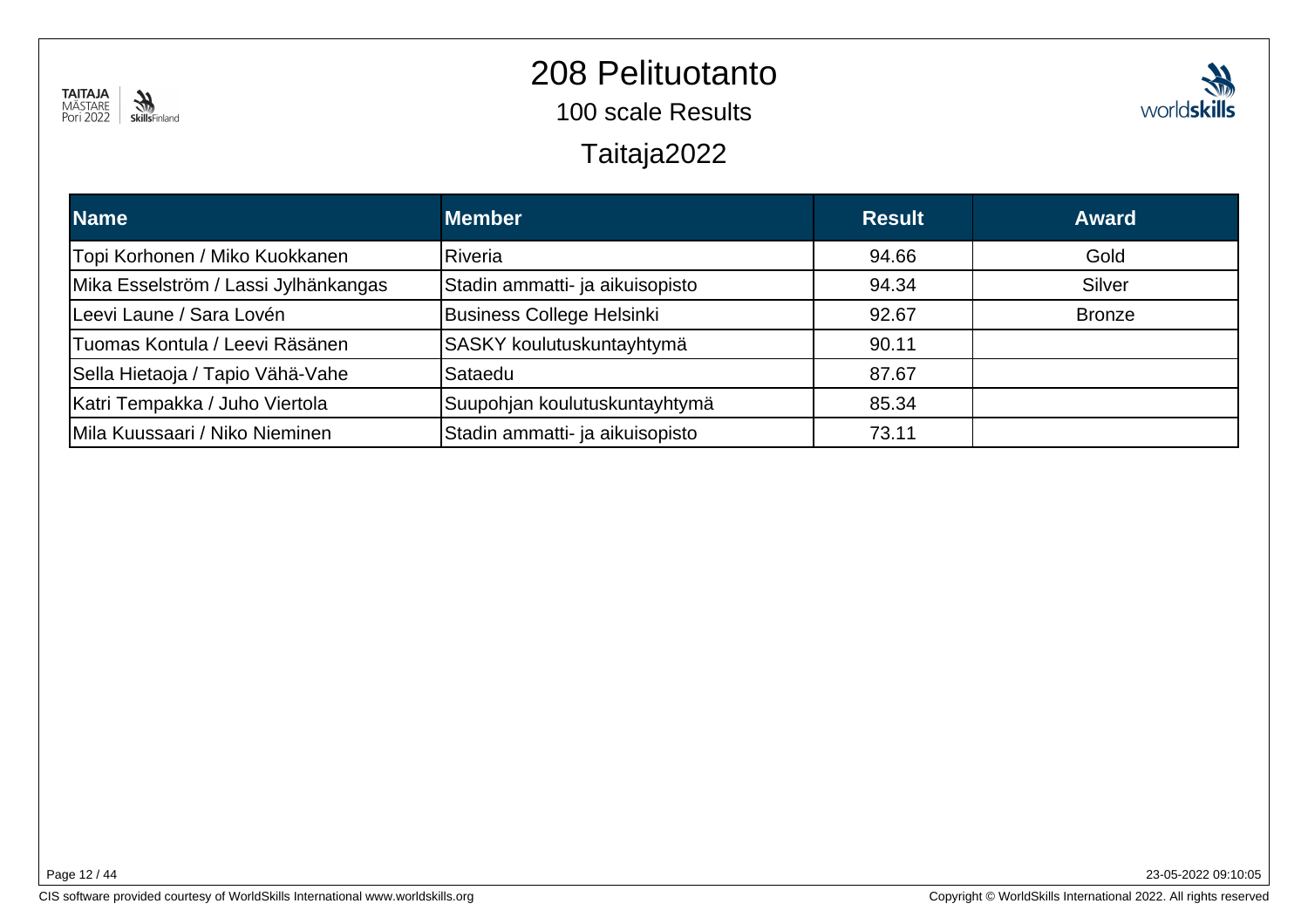

# 301 Asiakaspalvelu ja myynti

100 scale Results

Taitaja2022

| <b>Member</b>                    | <b>Result</b> | <b>Award</b>  |
|----------------------------------|---------------|---------------|
| Valkeakosken ammattiopisto, VAAO | 86.01         | Gold          |
| Tampereen seudun ammattiopisto   | 79.33         | Silver        |
| Lapin koulutuskeskus Redu        | 78.78         | <b>Bronze</b> |
| Perho Liiketalousopisto          | 77.77         |               |
| Gradia                           | 76.01         |               |
| Sataedu                          | 74.79         |               |
| Mercuria                         | 70.77         |               |
| Hyria                            | 69.03         |               |
|                                  |               |               |

Page 13 / 44

23-05-2022 09:10:05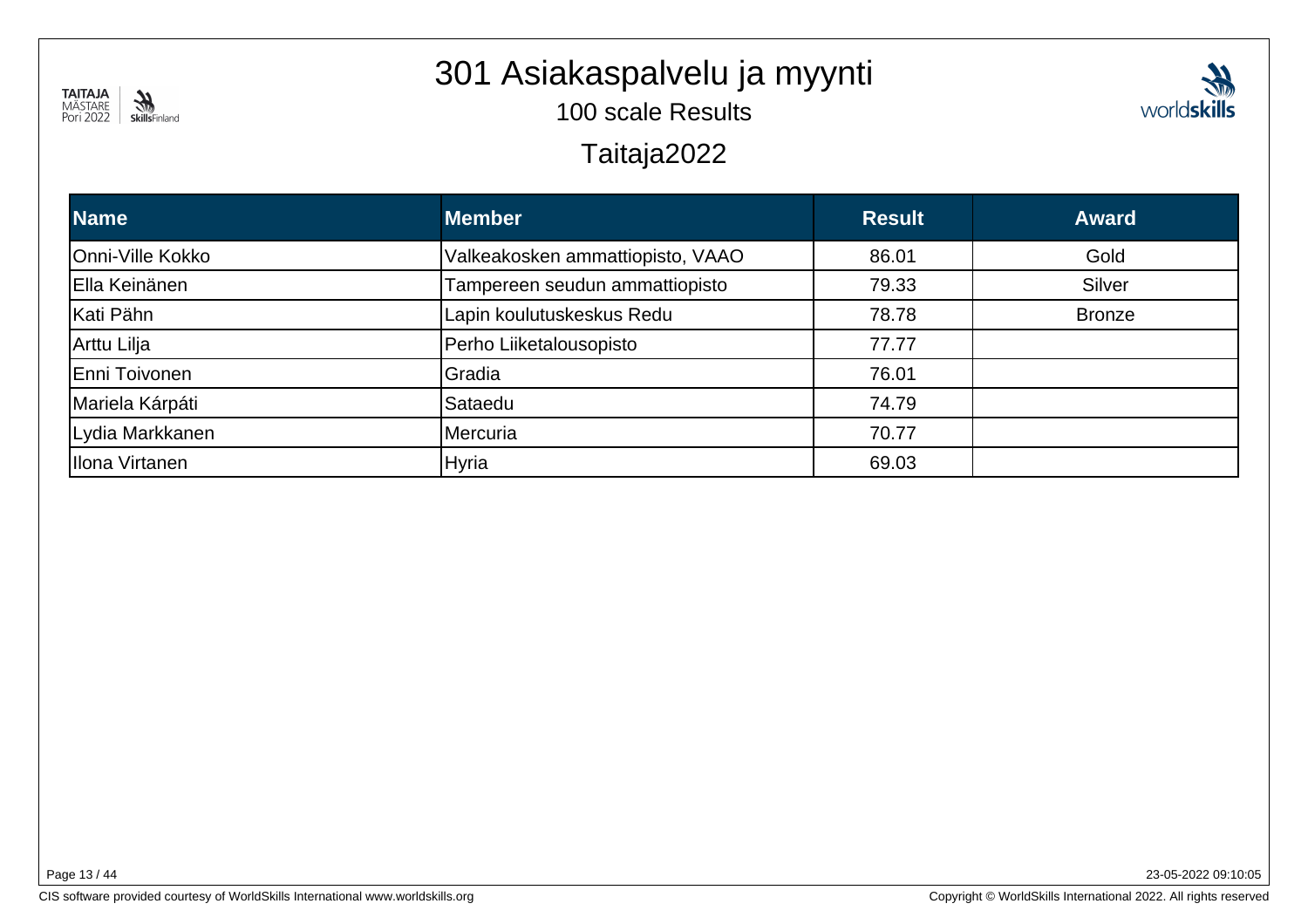

#### 302 Hiusmuotoilu

100 scale Results

Taitaja2022

| <b>M</b>    |
|-------------|
| worldskills |

| <b>Name</b>              | <b>Member</b>                    | <b>Result</b> | <b>Award</b>  |
|--------------------------|----------------------------------|---------------|---------------|
| Petra Väisänen           | Etelä-Savon ammattiopisto        | 91.60         | Gold          |
| Sanna Partanen           | Etelä-Savon ammattiopisto        | 89.94         | Silver        |
| <b>IEmilia Karttunen</b> | Stadin ammatti- ja aikuisopisto  | 82.34         | <b>Bronze</b> |
| Neea Pekkarinen          | Gradia                           | 79.33         |               |
| Reetta Reinikainen       | Etelä-Savon ammattiopisto        | 77.97         |               |
| Leena Niemelä            | VAMIA                            | 76.95         |               |
| Janita Andersson         | Valkeakosken ammattiopisto, VAAO | 76.11         |               |
| Alisa Haapala            | Koulutuskeskus JEDU              | 68.01         |               |

Page 14 / 44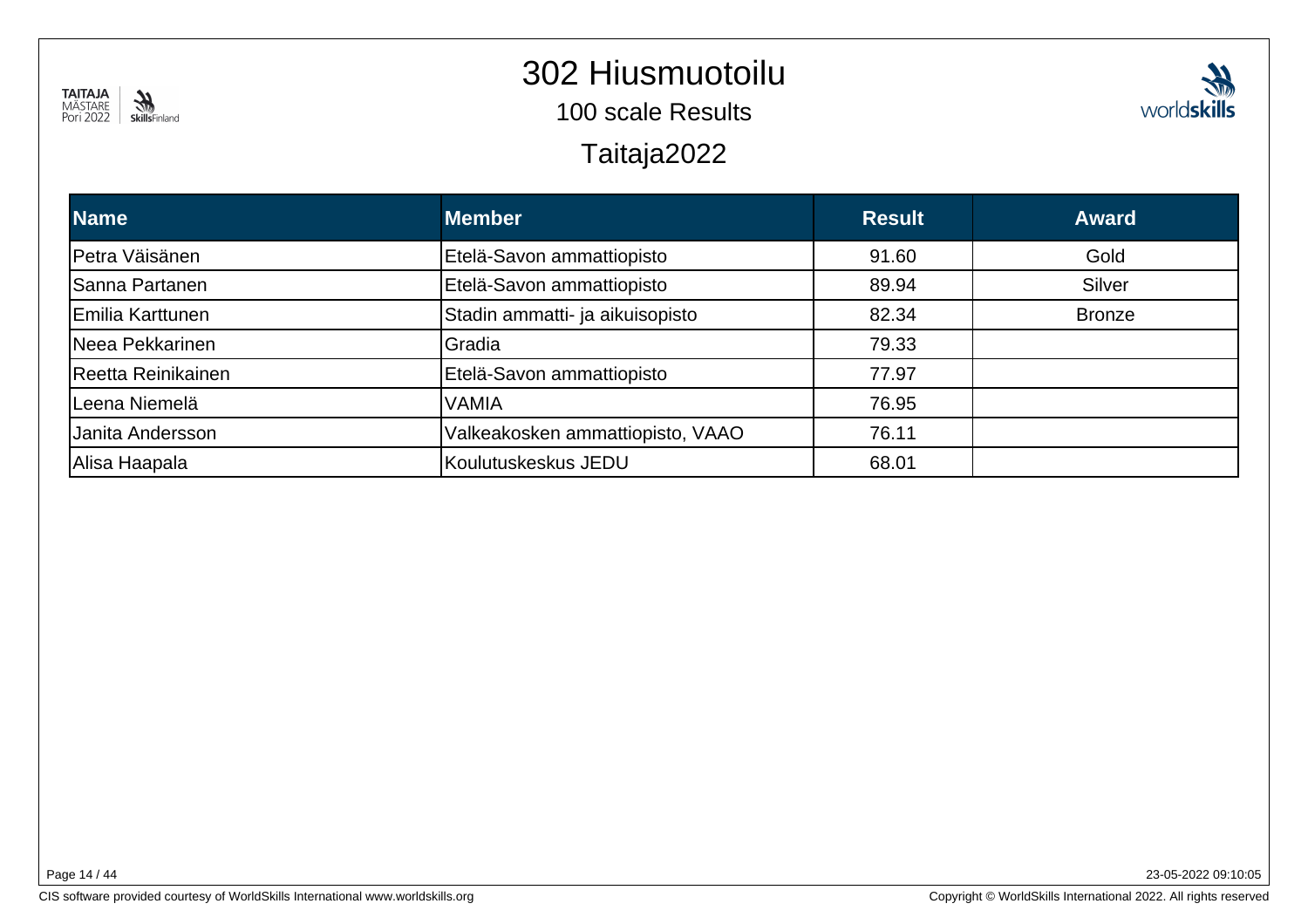

#### 303 Kauneudenhoito

100 scale Results

#### Taitaja2022

| <b>Name</b>      | <b>Member</b>                         | <b>Result</b> | <b>Award</b>  |
|------------------|---------------------------------------|---------------|---------------|
| Mirva Alasjärvi  | Luksia, Länsi-Uudenmaan ammattiopisto | 83.66         | Gold          |
| Alina Sharapova  | <b>Riveria</b>                        | 83.33         | Silver        |
| Venla Ruusu      | Luksia, Länsi-Uudenmaan ammattiopisto | 79.33         | <b>Bronze</b> |
| Veera Huomo      | Stadin ammatti- ja aikuisopisto       | 71.01         |               |
| Jessica Asplund  | Axxell                                | 70.33         |               |
| Angelika Niit    | Novida - ammattiopisto ja lukio       | 66.00         |               |
| Greta Rahikka    | Optima                                | 63.67         |               |
| Peppi Ollonqvist | Riveria                               | 59.00         |               |

Page 15 / 44

23-05-2022 09:10:05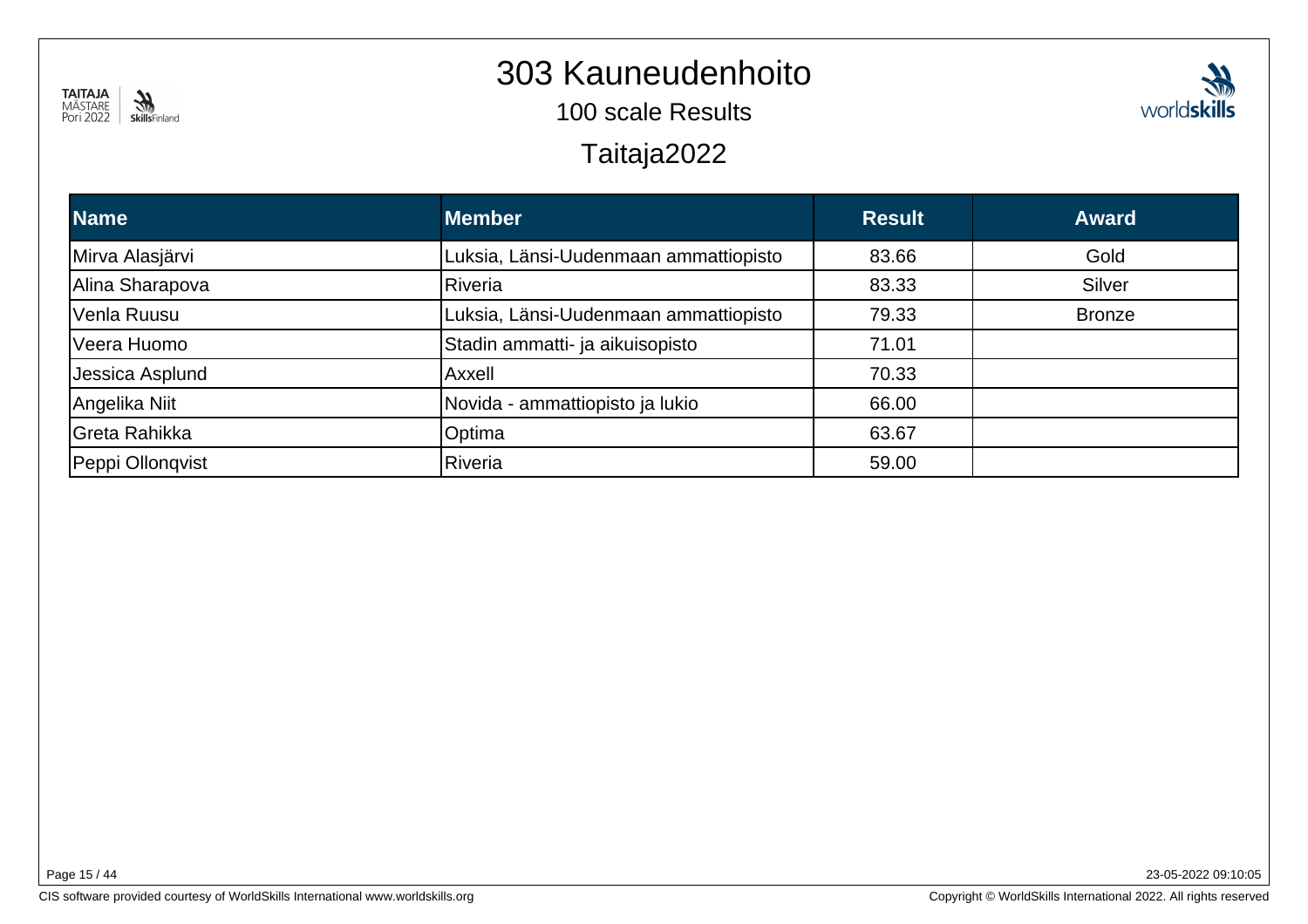

# 304 Floristiikka

100 scale Results

Taitaja2022



| <b>Name</b>        | <b>Member</b>                     | <b>Result</b> | <b>Award</b>  |
|--------------------|-----------------------------------|---------------|---------------|
| Johanna Kantonen   | Ammattiopisto Livia               | 77.19         | Gold          |
| Maija Koskinen     | Gradia                            | 72.56         | Silver        |
| Maiju Kauppinen    | Gradia                            | 71.36         | <b>Bronze</b> |
| Carita Julin       | Ahlmanin ammatti- ja aikuisopisto | 70.96         |               |
| Mia Myllymäki      | <b>OSAO</b>                       | 66.86         |               |
| Pauliina Laaksonen | Ammattiopisto Livia               | 64.84         |               |
| Mona Hautala       | <b>OSAO</b>                       | 64.31         |               |
| Terhi Heinonen     | Keuda                             | 63.59         |               |

Page 16 / 44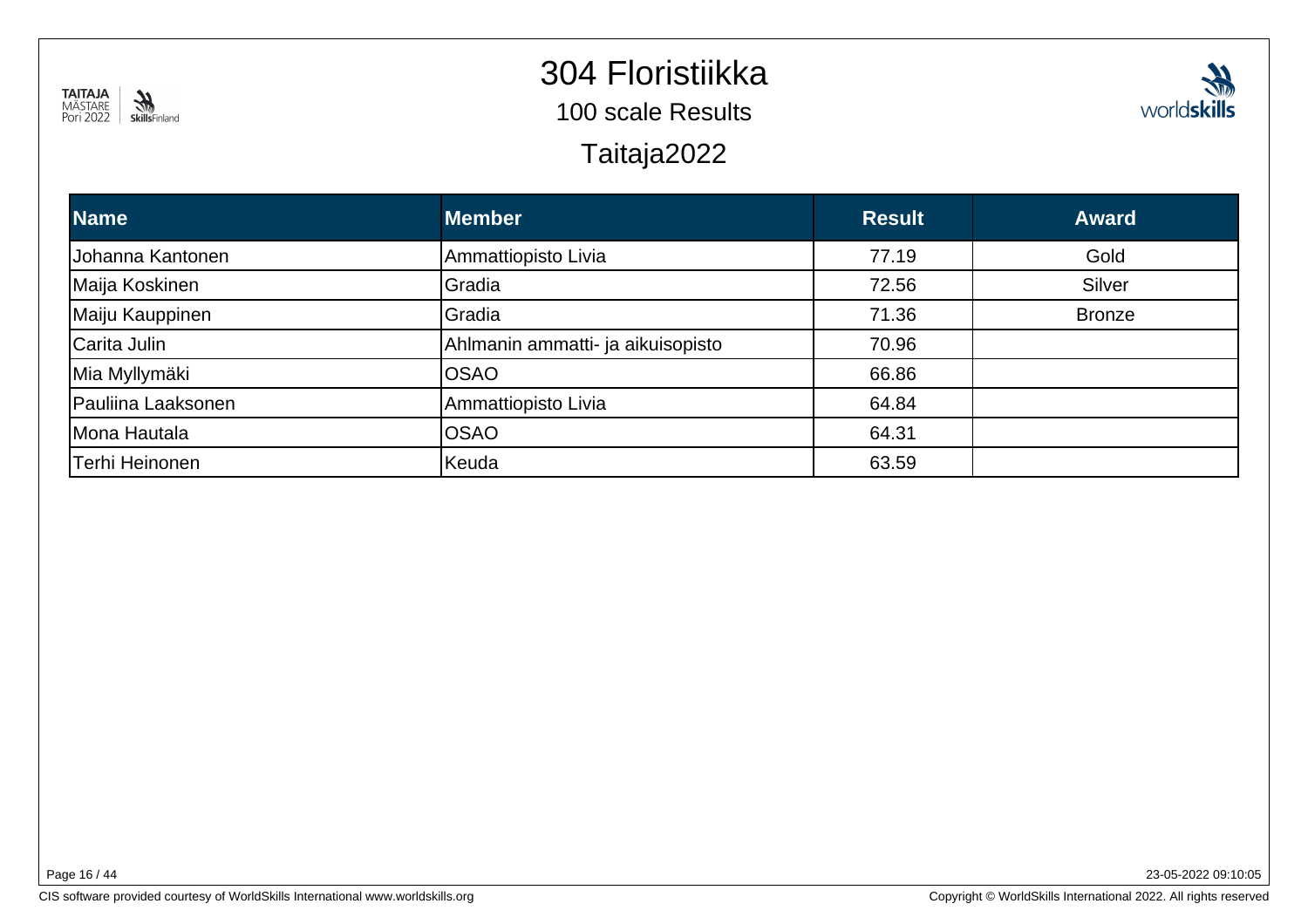

# 305 Lähihoitaja

100 scale Results

Taitaja2022



| <b>Name</b>      | <b>Member</b>                   | <b>Result</b> | <b>Award</b>  |
|------------------|---------------------------------|---------------|---------------|
| Inka Myyryläinen | Koulutuskeskus Salpaus          | 78.61         | Gold          |
| Elina Tapio      | Novida - ammattiopisto ja lukio | 77.94         | Silver        |
| Ilida Mustonen   | Savon ammattiopisto             | 76.23         | <b>Bronze</b> |
| lida Lilja       | <b>VAMIA</b>                    | 74.94         |               |
| Saara Vuohijoki  | WinNova                         | 70.11         |               |
| Illona Nevala    | Koulutuskeskus JEDU             | 69.17         |               |
| Ronja Pihlava    | WinNova                         | 66.78         |               |
| Alisa Vikki      | Koulutuskeskus JEDU             | 66.28         |               |

Page 17 / 44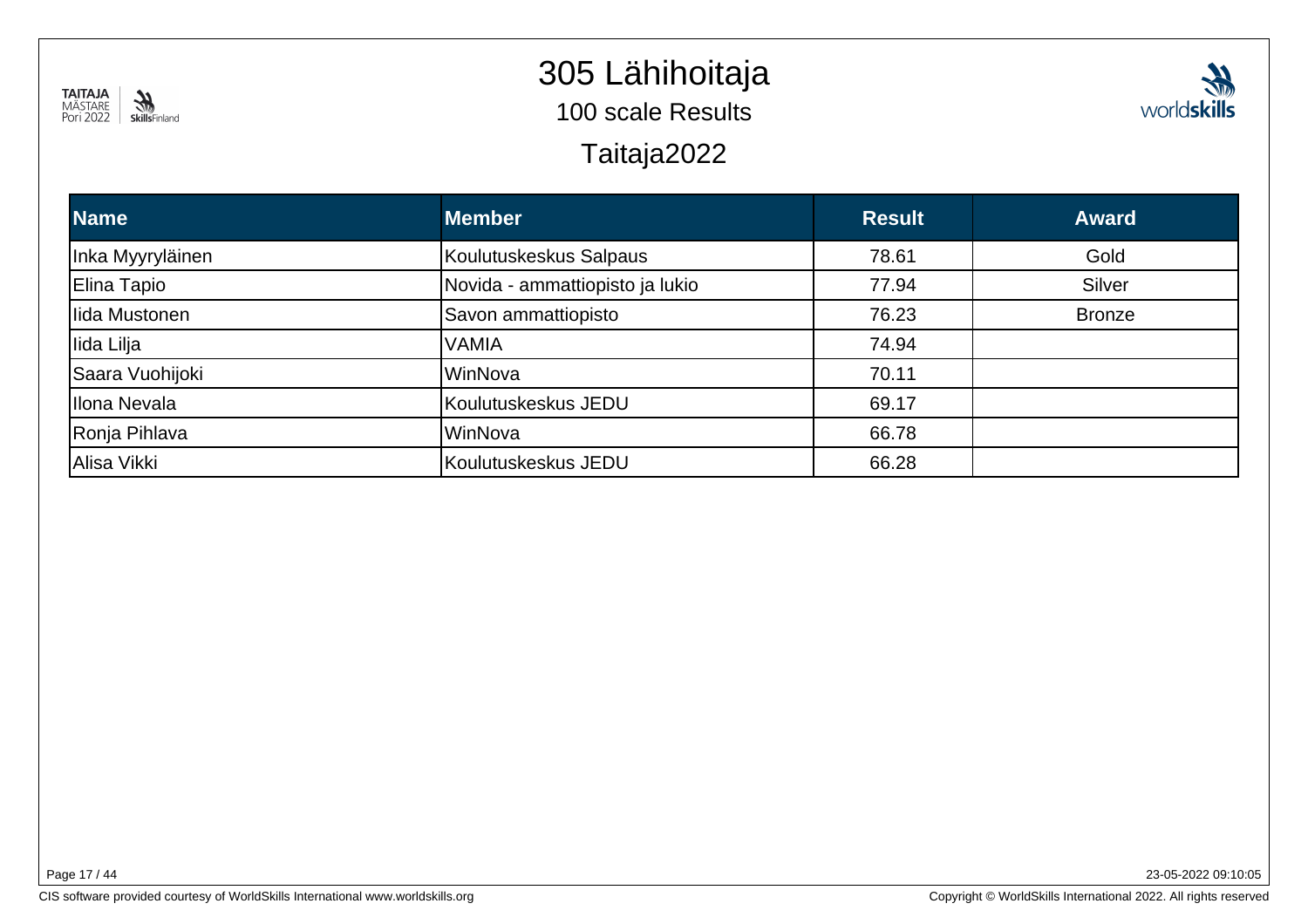

**Name**

Anabel Väänänen

Neera Reunanen

Leena Haavisto

Lauri Sipilä

Ulaiwan Saenboran

Melaine N'guessan Epse Silvast

#### 306 Puhdistuspalvelu

100 scale Results

Turun ammatti-instituutti 69.01

Savon ammattiopisto

WinNova 72.40

Sataedu 62.72

| <b>JNIID</b> I II IIGI IU<br>Taitaja2022 |                     |               |              |
|------------------------------------------|---------------------|---------------|--------------|
| e.                                       | <b>Member</b>       | <b>Result</b> | <b>Award</b> |
| el Väänänen                              | Savon ammattiopisto | 82.22         | Gold         |

75.61 Silver

Turun ammatti-instituutti 72.45 Bronze

| Page 18 / 44 |  |  |
|--------------|--|--|
|              |  |  |

23-05-2022 09:10:05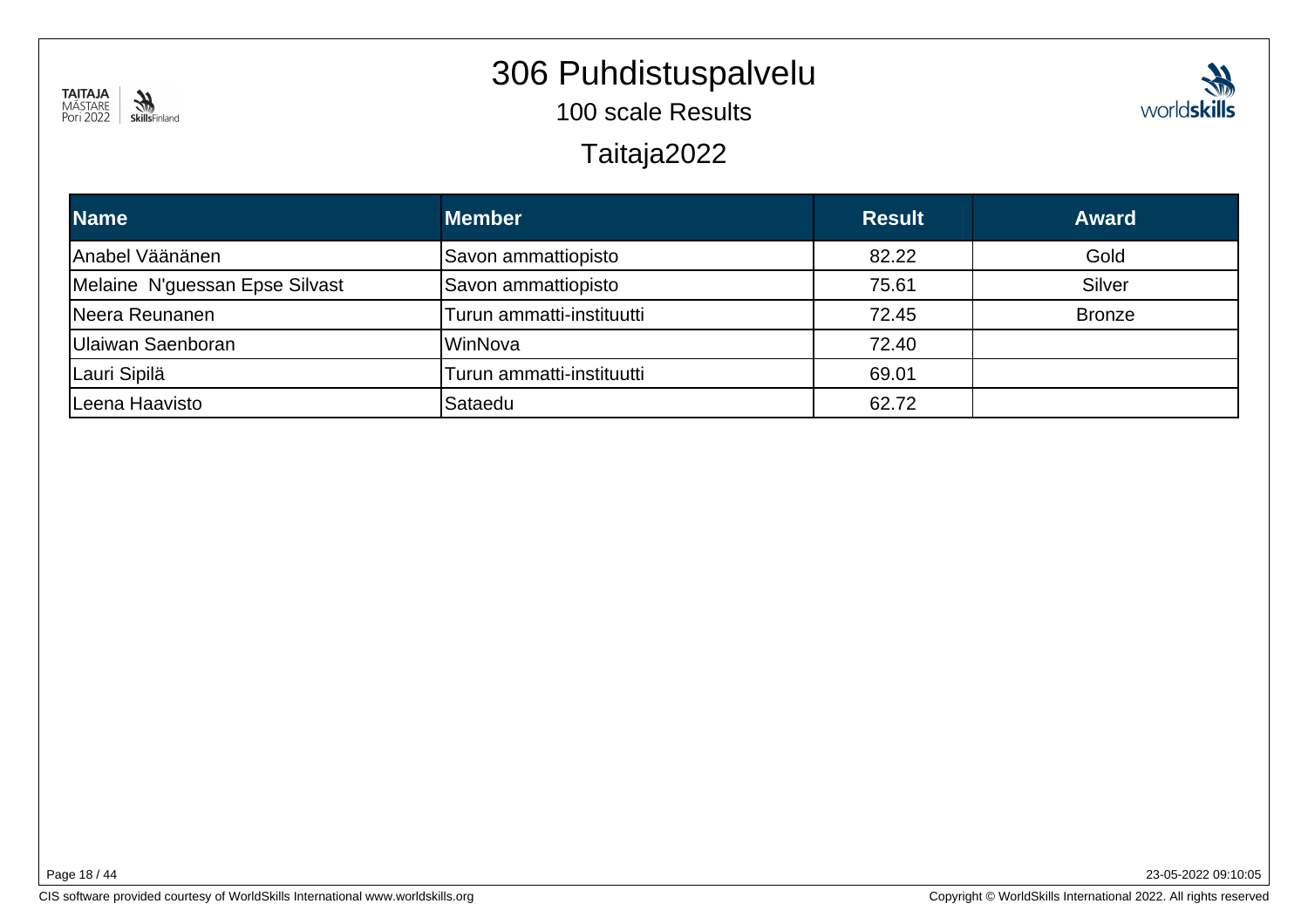

#### 307 Vaatteenvalmistus

100 scale Results

Taitaja2022

| <b>Name</b>       | <b>Member</b>                   | <b>Result</b> | <b>Award</b>  |
|-------------------|---------------------------------|---------------|---------------|
| Miia Raassina     | Keuda                           | 88.89         | Gold          |
| Jenna Maukonen    | Gradia                          | 80.67         | Silver        |
| Via Hirvonen      | Turun ammatti-instituutti       | 72.71         | <b>Bronze</b> |
| Riina Kuivas      | <b>OSAO</b>                     | 72.61         |               |
| Maria Patalainen  | Omnia                           | 70.72         |               |
| Ansa Rajakangas   | Stadin ammatti- ja aikuisopisto | 63.51         |               |
| Pirta Harjunheimo | Tampereen seudun ammattiopisto  | 5.00          |               |

CIS software provided courtesy of WorldSkills International www.worldskills.org

23-05-2022 09:10:05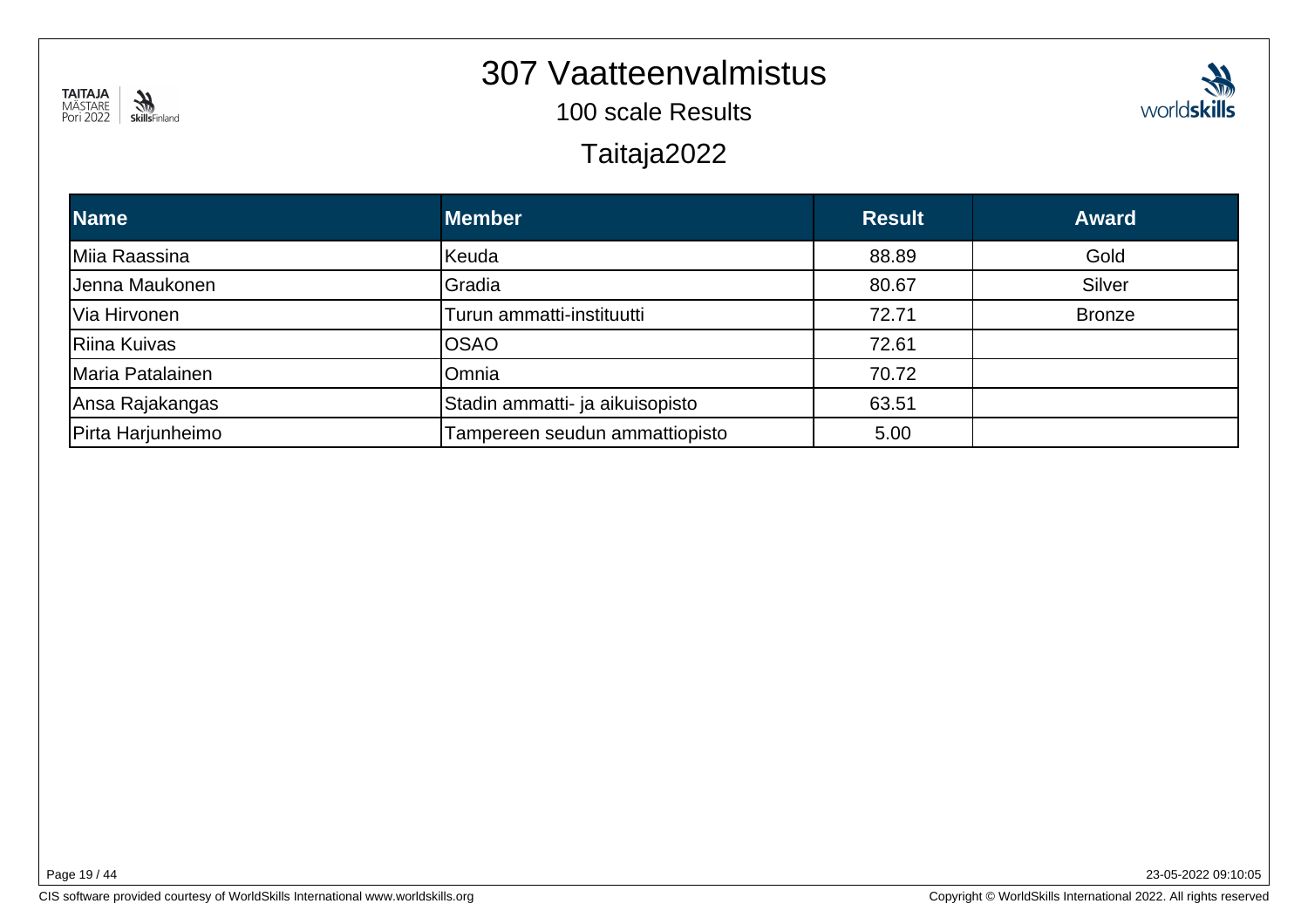

#### 308 Visuaalinen myyntityö

100 scale Results



#### Taitaja2022

| <b>Name</b>            | <b>Member</b>               | <b>Result</b> | <b>Award</b>  |
|------------------------|-----------------------------|---------------|---------------|
| <b>Sini Taskinen</b>   | Hyria                       | 88.44         | Gold          |
| Helmi Räisänen         | WinNova                     | 85.49         | Silver        |
| Uuho Mäkelä            | WinNova                     | 82.93         | <b>Bronze</b> |
| Melissa Ribeiro        | Yrkesakademin i Österbotten | 73.49         |               |
| <b>Sara Pirttimäki</b> | WinNova                     | 67.68         |               |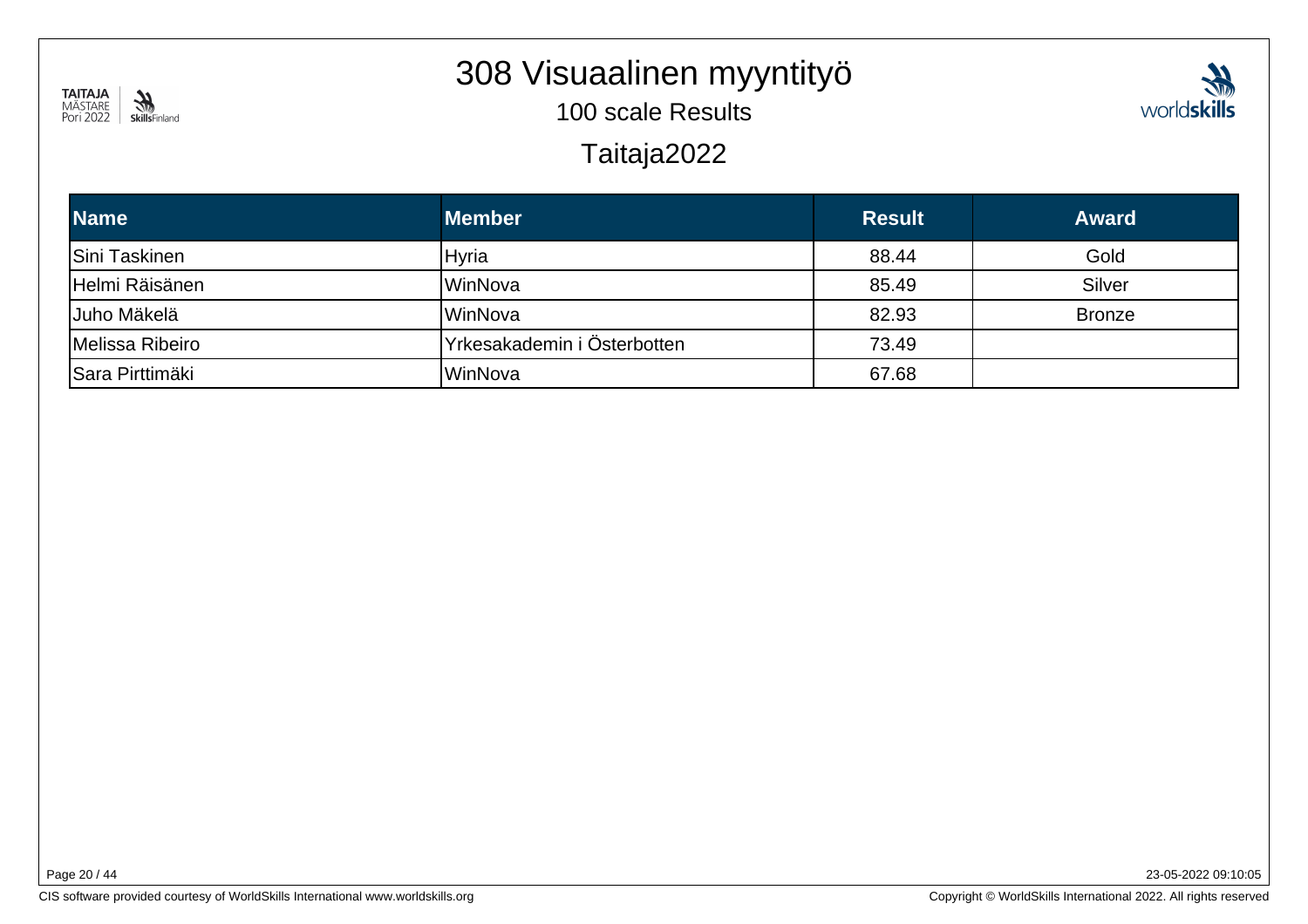

#### 310 Yrittäjyys100 scale Results



# Taitaja2022

| <b>Name</b>                        | <b>Member</b>             | <b>Result</b> | <b>Award</b>  |
|------------------------------------|---------------------------|---------------|---------------|
| Olivia Hietanen / Arttu Tyni       | lOSAO                     | 86.12         | Gold          |
| Joanna Minkkinen / Heli Torssonen  | Koulutuskeskus JEDU       | 81.22         | Silver        |
| Sini Salminen / Pihla Viita-aho    | SASKY koulutuskuntayhtymä | 78.92         | <b>Bronze</b> |
| Henri Sääskilahti / Viivi Reponen  | Gradia                    | 70.42         |               |
| Alexi Angelis / Kasperi Lehtilä    | <b>Mercuria</b>           | 64.37         |               |
| Erika Tanninen / Ellen Ylimartimo  | Business College Helsinki | 54.49         |               |
| Roope Pillikko / Joonatan Tonttila | Keuda                     | 53.23         |               |
| Karri Haverinen / Amanda Sieppi    | Omnia                     | 36.94         |               |

Page 21 / 44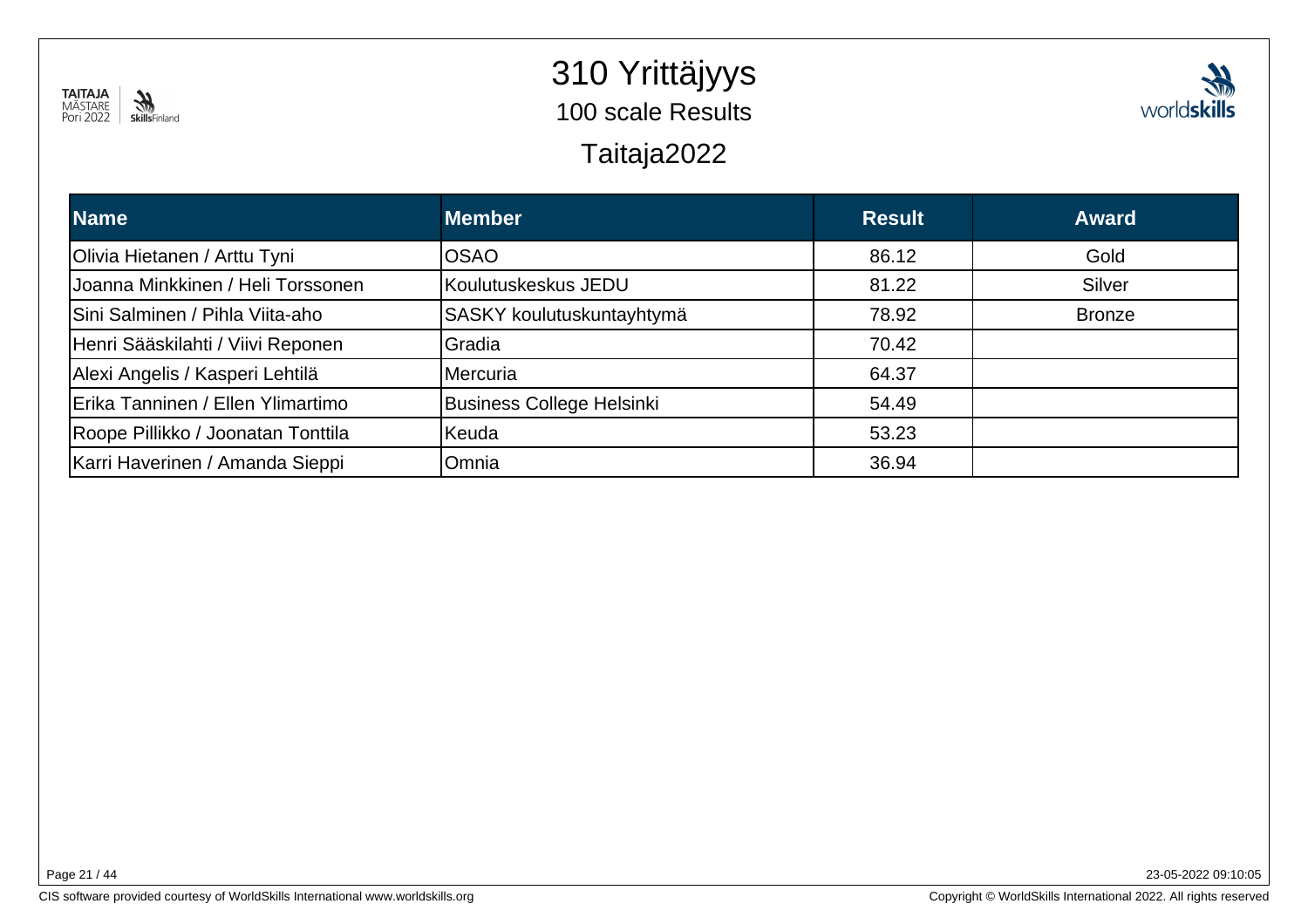

### 312 Matkailu

100 scale Results

Taitaja2022



| <b>Name</b>                      | <b>Member</b>             | <b>Result</b> | <b>Award</b>  |
|----------------------------------|---------------------------|---------------|---------------|
| Pekka Korteniemi / Annu Rinne    | Lapin koulutuskeskus Redu | 79.68         | Gold          |
| Mianda Fath / Julia Vajanto      | <b>IGradia</b>            | 75.61         | Silver        |
| Uulia Orava / Delia Tammeleht    | Turun ammatti-instituutti | 71.63         | <b>Bronze</b> |
| Maija Killström / Mari Mäntysalo | lOmnia                    | 70.89         |               |
| Tiina Koskinen / Greta Pulli     | lOSAO                     | 66.56         |               |
| Nailja Moukoc / Selina Pippuri   | Riveria                   | 64.95         |               |

Page 22 / 44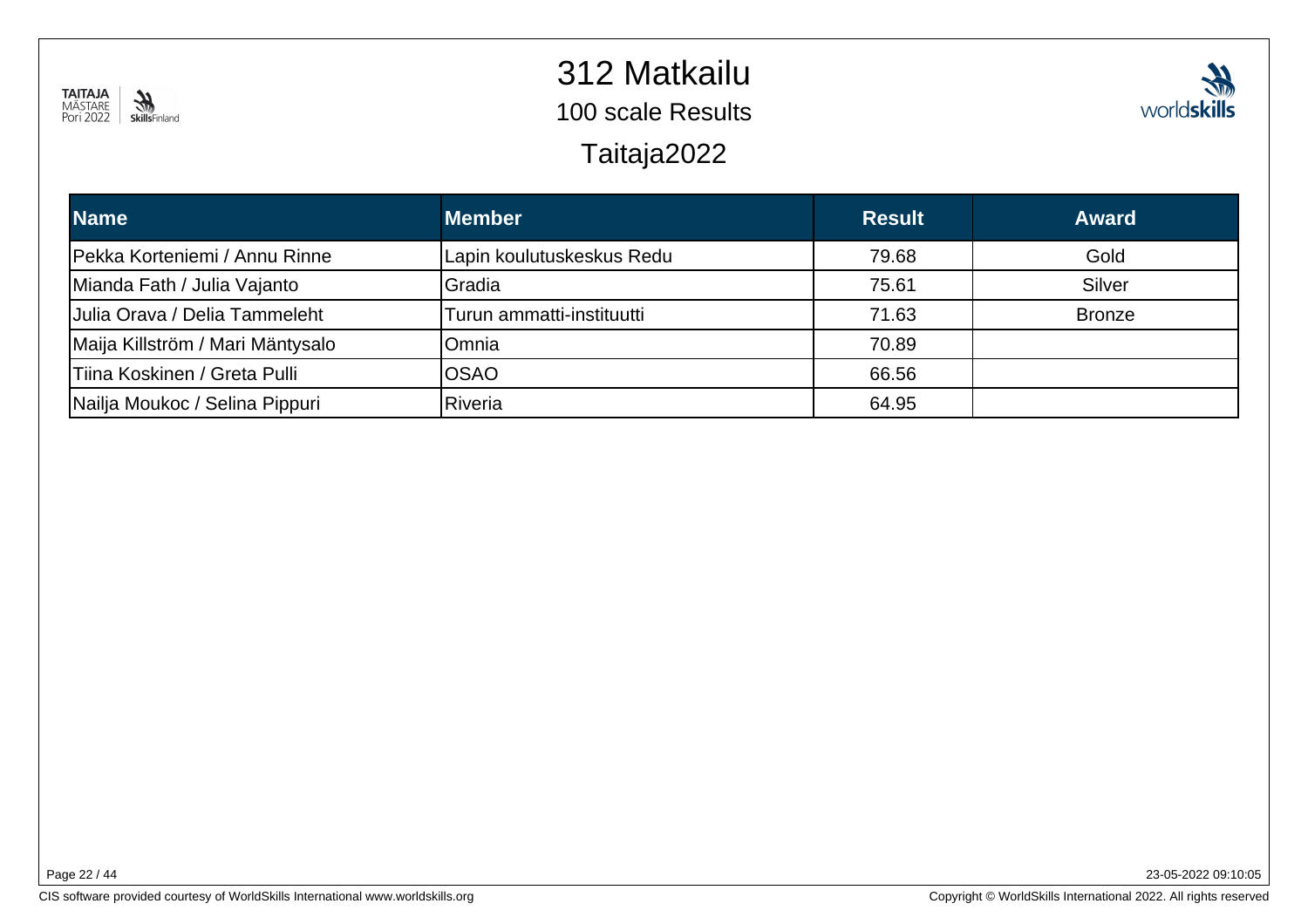

#### 313 Taloushallinto

100 scale Results

Taitaja2022



| <b>Name</b>        | <b>Member</b>                   | <b>Result</b> | <b>Award</b> |
|--------------------|---------------------------------|---------------|--------------|
| Hampus Enlund      | <b>VAMIA</b>                    | 92.00         | Gold         |
| Anna Palm          | Mercuria                        | 91.50         | Silver       |
| Jere Piipponen     | <b>OSAO</b>                     | 91.50         | Silver       |
| Tuomas Martti      | Novida - ammattiopisto ja lukio | 91.50         | Silver       |
| Sofia Jokinen      | <b>Hyria</b>                    | 87.00         |              |
| Aada Ojala         | <b>OSAO</b>                     | 86.00         |              |
| Leander Byggmästar | Optima                          | 85.50         |              |
| Eemeli Aaltonen    | Gradia                          | 72.50         |              |

Page 23 / 44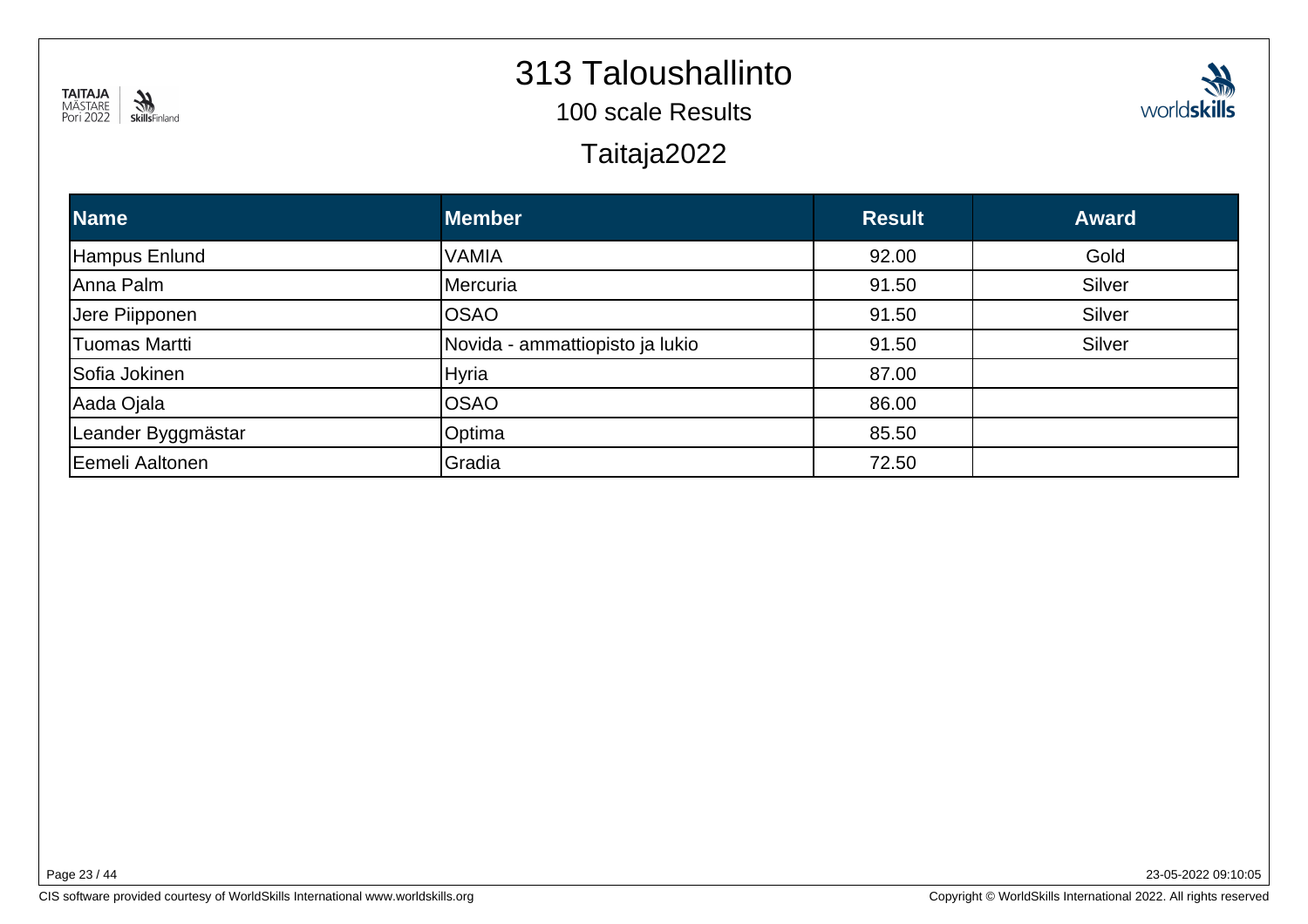

#### 314 Turvapalvelu

100 scale Results

Taitaja2022



| <b>Name</b>         | <b>Member</b>        | <b>Result</b> | <b>Award</b>  |
|---------------------|----------------------|---------------|---------------|
| Leevi Ilonen        | WinNova              | 64.23         | Gold          |
| Uere Turunen        | Riveria              | 63.35         | Silver        |
| Reetta Jääskeläinen | Riveria              | 54.73         | <b>Bronze</b> |
| Nella Karjalainen   | <b>OSAO</b>          | 53.89         |               |
| Mirjami Kyllönen    | <b>OSAO</b>          | 53.16         |               |
| Elli Kasanen        | Riveria              | 37.29         |               |
| Milla Pääkkö        | Ammattiopisto Lappia | 32.38         |               |

Page 24 / 44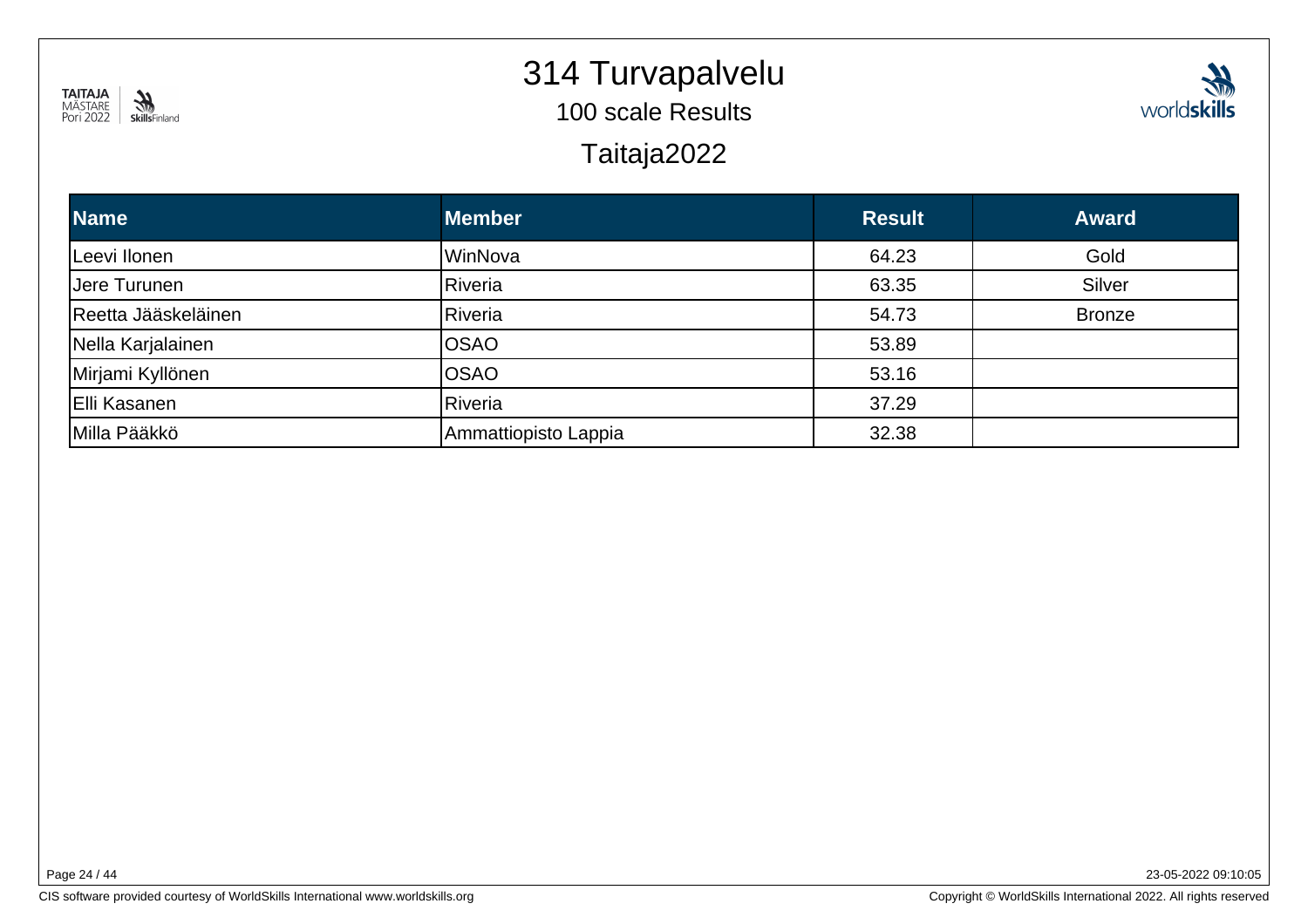

# 315 Hyvinvointiteknologia

100 scale Results



#### Taitaja2022

| <b>Name</b>                                            | <b>Member</b>          | <b>Result</b> | <b>Award</b>  |
|--------------------------------------------------------|------------------------|---------------|---------------|
| Anna Drozdova / Kirsi Korpela                          | Omnia                  | 82.17         | Gold          |
| Viivi Heljoranta / Saara Lehtiö                        | Ammattiopisto Tavastia | 80.99         | Silver        |
| Tara Meriläinen / Sanna-Maria Partanen                 | lOmnia                 | 80.23         | <b>Bronze</b> |
| Viivi Mäkilä / Julia Saariniemi                        | IWinNova               | 73.00         |               |
| Juliana Amaral De Silva Baldivieso / Milli<br>Hänninen | lOmnia                 | 70.66         |               |

Page 25 / 44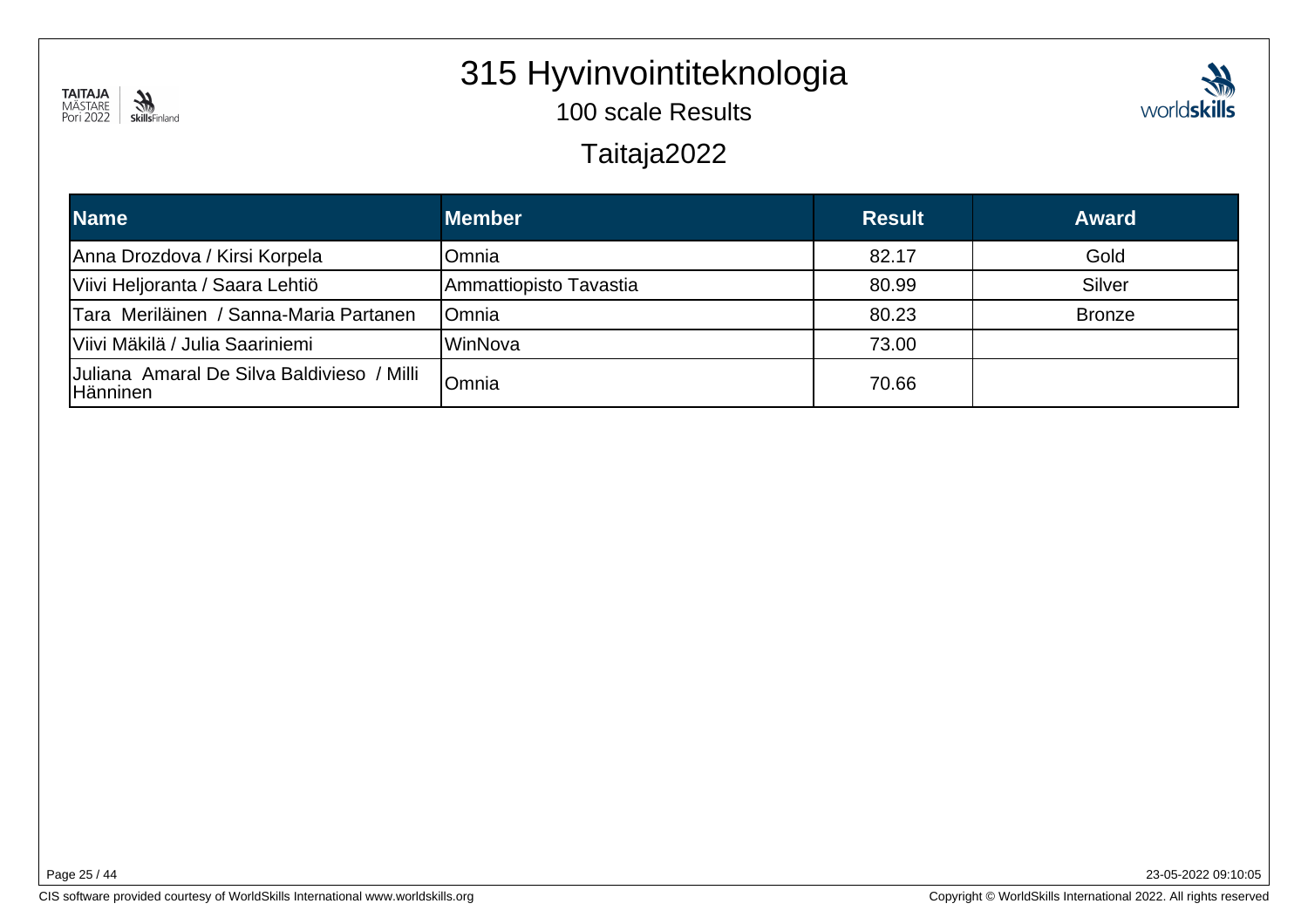

# 401 Huonekalupuuseppä

100 scale Results

Taitaja2022

| <b>Member</b>                   | <b>Result</b> | <b>Award</b>  |
|---------------------------------|---------------|---------------|
| SASKY koulutuskuntayhtymä       | 90.00         | Gold          |
| Optima                          | 81.39         | Silver        |
| SASKY koulutuskuntayhtymä       | 76.45         | <b>Bronze</b> |
| Omnia                           | 75.44         |               |
| Optima                          | 70.17         |               |
| Omnia                           | 60.11         |               |
| Stadin ammatti- ja aikuisopisto | 53.78         |               |
| Tampereen seudun ammattiopisto  | 51.56         |               |
|                                 |               |               |

Page 26 / 44

23-05-2022 09:10:05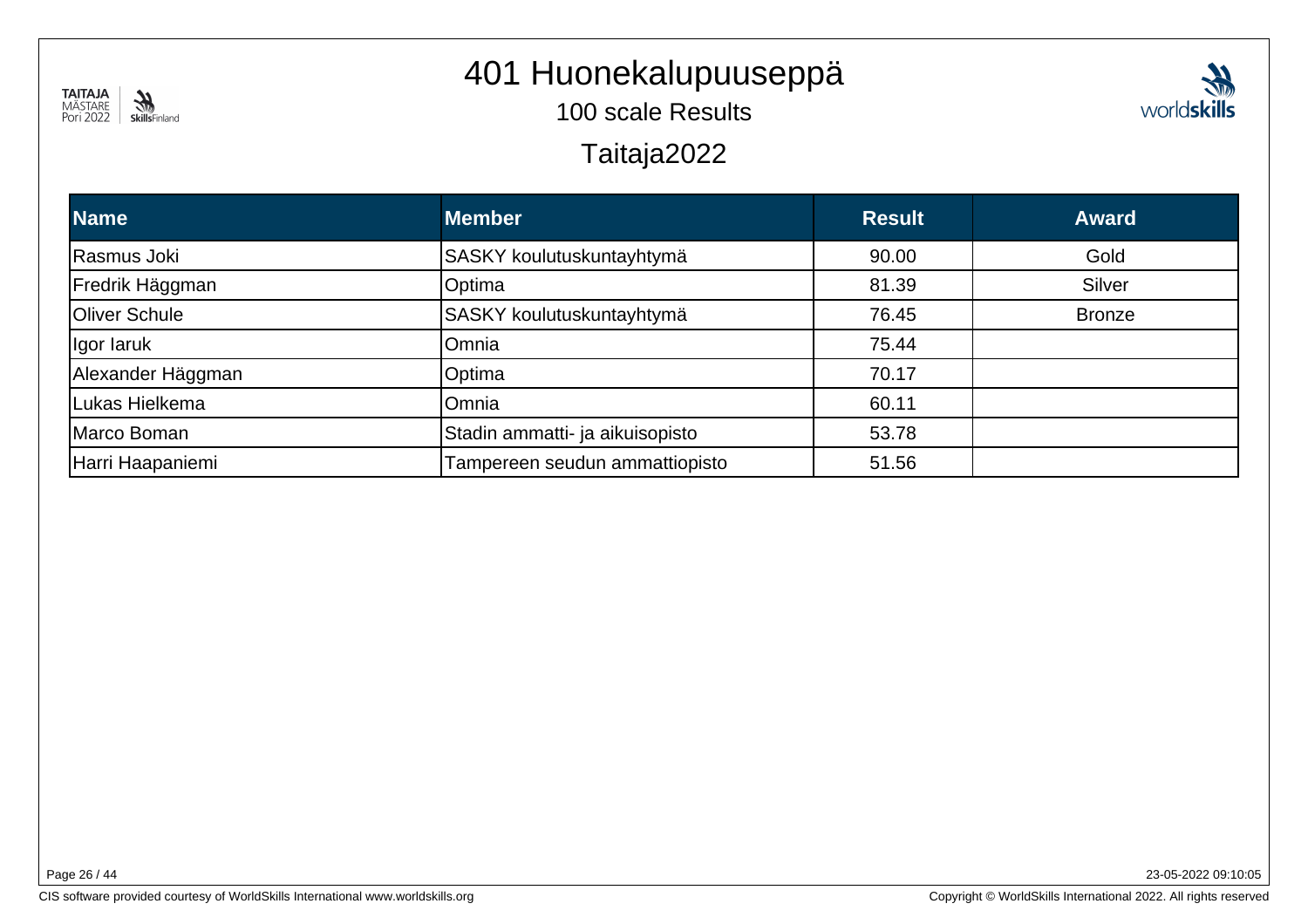

# 404 Rakennuspinnoittaminen

100 scale Results



#### Taitaja2022

| <b>Name</b>       | <b>Member</b>                 | <b>Result</b> | <b>Award</b>  |
|-------------------|-------------------------------|---------------|---------------|
| Josefina Satto    | TAO Turun Ammattiopistosäätiö | 85.39         | Gold          |
| Alexandra Illberg | Careeria                      | 77.89         | Silver        |
| Anni Setälä       | Ammattiopisto Lappia          | 72.18         | <b>Bronze</b> |
| Anniina Ahonen    | Koulutuskeskus Salpaus        | 63.56         |               |
| Jenna Raittila    | Sedu                          | 62.06         |               |
| Netta Kukkonen    | Riveria                       | 61.83         |               |
| Lauri Heinonen    | Etelä-Savon ammattiopisto     | 44.67         |               |

Page 27 / 44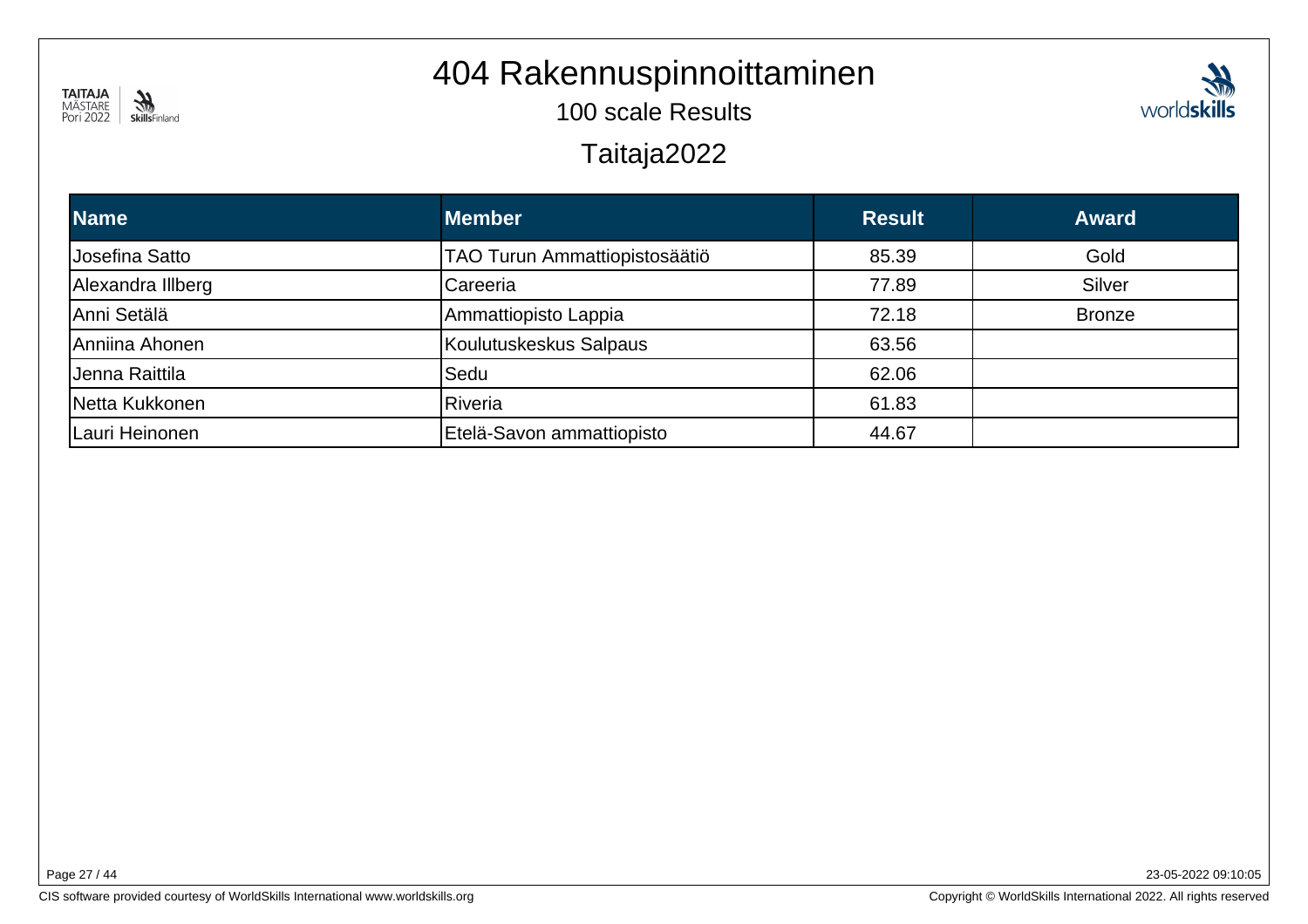

### 405 Putkiasennus

100 scale Results

Taitaja2022



| <b>Name</b>       | <b>Member</b>                  | <b>Result</b> | <b>Award</b>  |
|-------------------|--------------------------------|---------------|---------------|
| Mikko Motin       | Tampereen seudun ammattiopisto | 85.10         | Gold          |
| Viljami Turve     | Tampereen seudun ammattiopisto | 79.66         | Silver        |
| Kalle Rantakupari | Ammattiopisto Lappia           | 78.99         | <b>Bronze</b> |
| Kaapo Peni        | Kouvolan ammattiopisto, EduKo  | 71.67         |               |
| Emil Joensuu      | Optima                         | 69.28         |               |
| Julius Hauta      | lSedu                          | 68.67         |               |
| Viljami Ala-Fossi | Sedu                           | 66.22         |               |

Page 28 / 44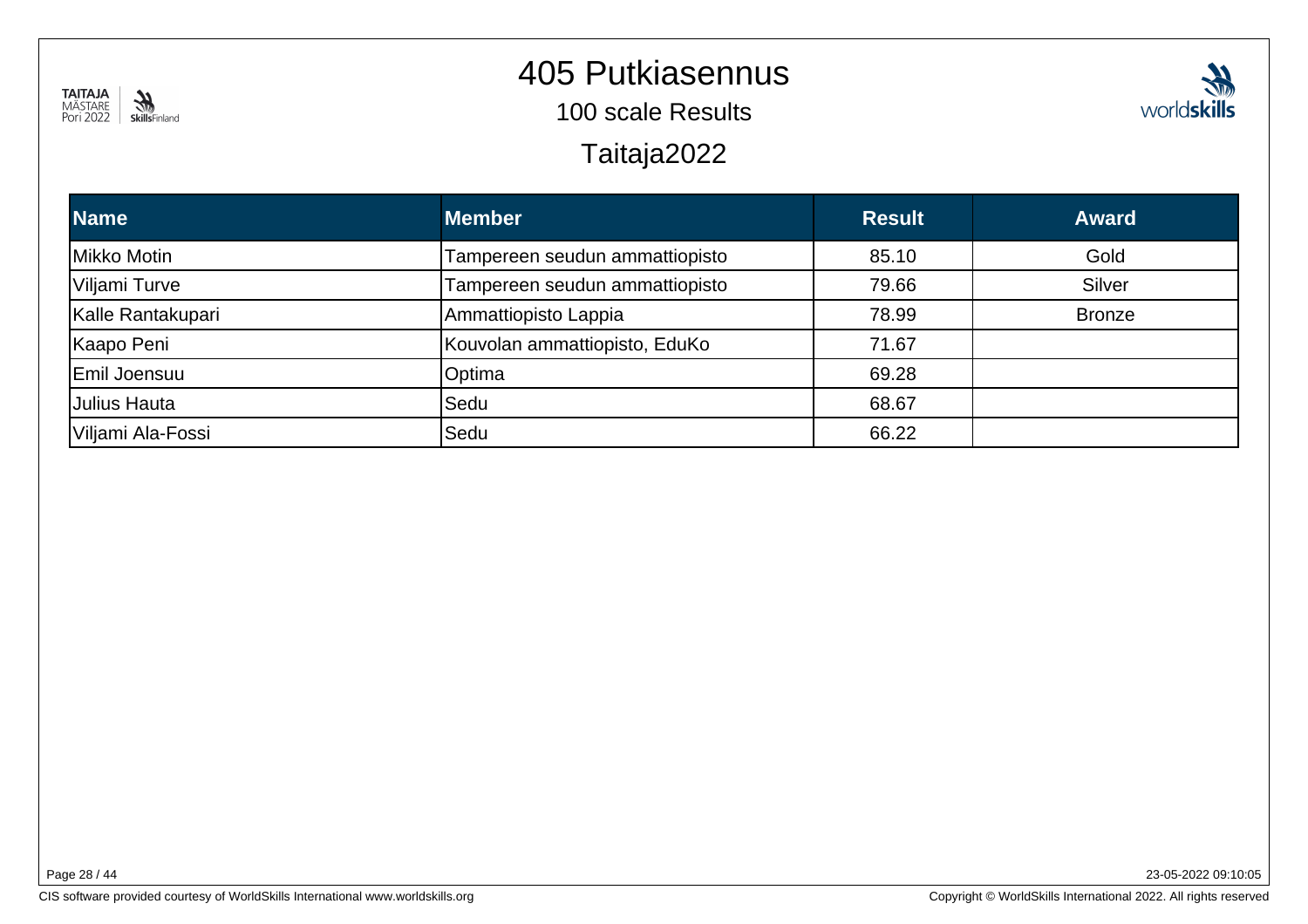

#### 406 Sähköasennus

100 scale Results

Taitaja2022

| <b>Name</b>        | <b>Member</b>                   | <b>Result</b> | <b>Award</b>  |
|--------------------|---------------------------------|---------------|---------------|
| Onni Lehtonen      | Novida - ammattiopisto ja lukio | 84.83         | Gold          |
| Luukas Iskanius    | Ylä-Savon ammattiopisto         | 69.67         | Silver        |
| Veikka Mononen     | Riveria                         | 66.33         | <b>Bronze</b> |
| Veli-Pekka Eskola  | Sataedu                         | 55.11         |               |
| Aaron Tschurbanoff | Turun ammatti-instituutti       | 55.06         |               |
| Valtteri Nurmisto  | Forssan ammatti-instituutti     | 50.55         |               |
| Sebastian Salmi    | Gradia                          | 49.94         |               |
| Perttu Kriikkula   | Sedu                            | 44.55         |               |

23-05-2022 09:10:05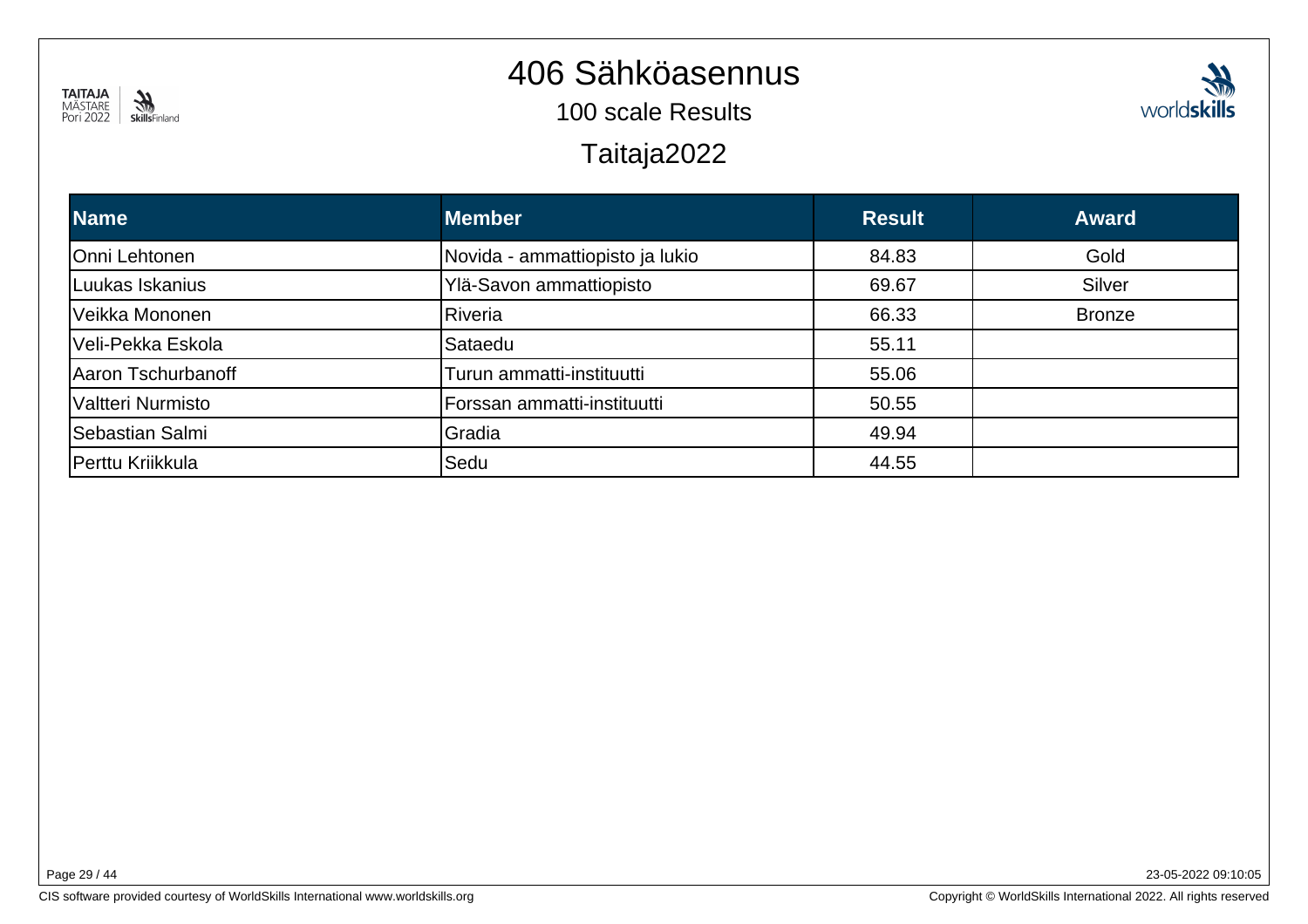

#### 407 Talonrakentaminen

100 scale Results

#### Taitaja2022

| <b>Name</b>     | <b>Member</b>        | <b>Result</b> | <b>Award</b>  |
|-----------------|----------------------|---------------|---------------|
| Tuukka Jylkäs   | Ammattiopisto Lappia | 54.00         | Gold          |
| William Kunwar  | <b>VAMIA</b>         | 48.99         | Silver        |
| Elmeri Pirhonen | Riveria              | 47.94         | <b>Bronze</b> |
| Niko Säily      | Koulutuskeskus JEDU  | 45.39         |               |
| lisak Voima     | <b>VAMIA</b>         | 43.99         |               |
| Topias Helvilä  | Omnia                | 42.29         |               |
| Juho Hyvönen    | Ammattiopisto Lappia | 40.17         |               |
| Rasmus Simula   | WinNova              | 36.94         |               |

Page 30 / 44

23-05-2022 09:10:05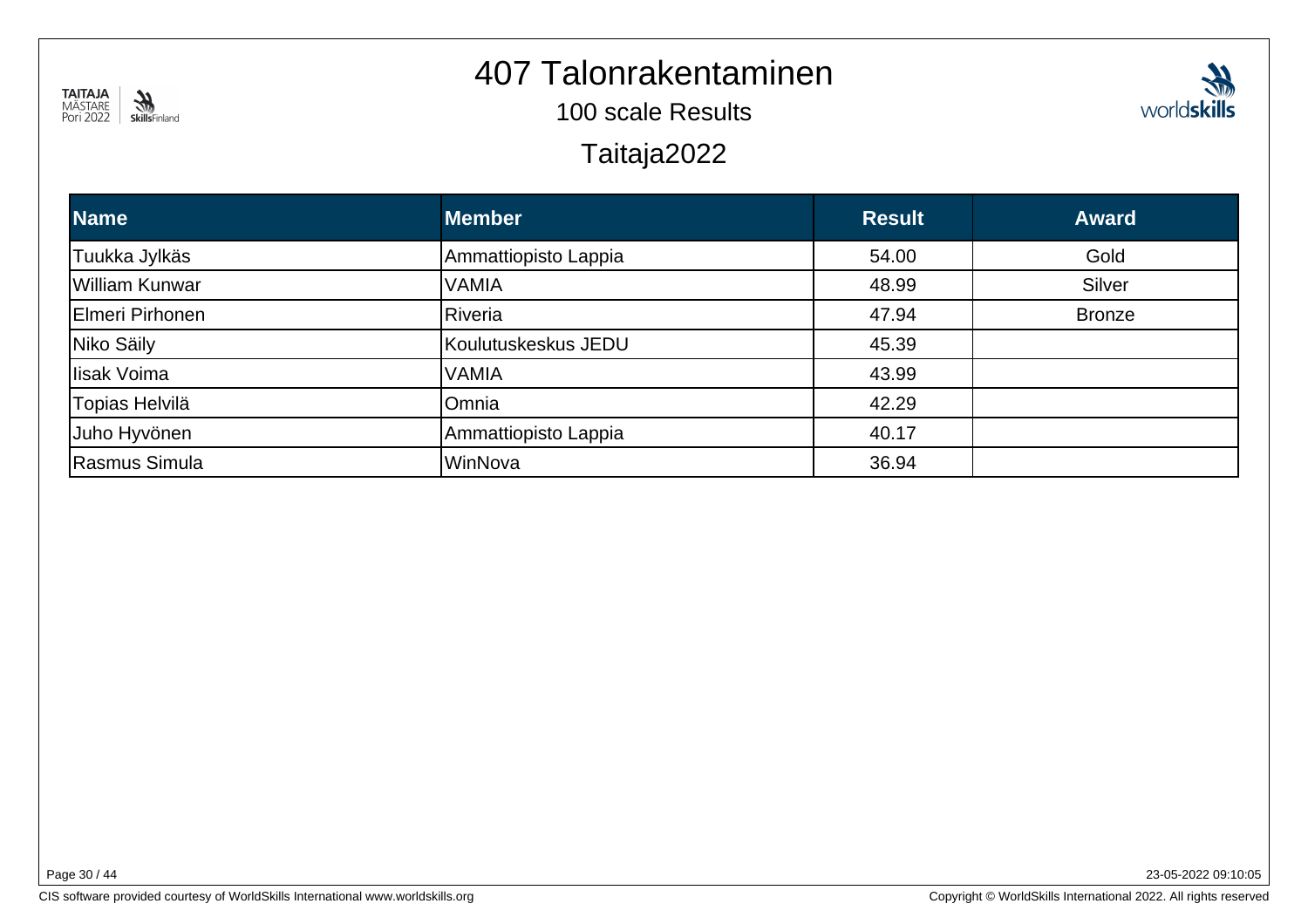#### **TAITAJA**<br>MÄSTARE<br>Pori 2022 SkillsFinland

#### 410 Viherrakentaminen

100 scale Results

Taitaja2022

| <b>Name</b>      | <b>Member</b>                     | <b>Result</b> | <b>Award</b>  |
|------------------|-----------------------------------|---------------|---------------|
| Diana Westermark | Ammattiopisto Livia               | 74.83         | Gold          |
| Kirsi Sali       | Harjun Oppimiskeskus              | 74.33         | Silver        |
| Sanna Kärkölä    | Ahlmanin ammatti- ja aikuisopisto | 54.50         | <b>Bronze</b> |
| Siiri Siivola    | Ammattiopisto Livia               | 54.33         |               |
| Joona Wasama     | SASKY koulutuskuntayhtymä         | 54.17         |               |

23-05-2022 09:10:05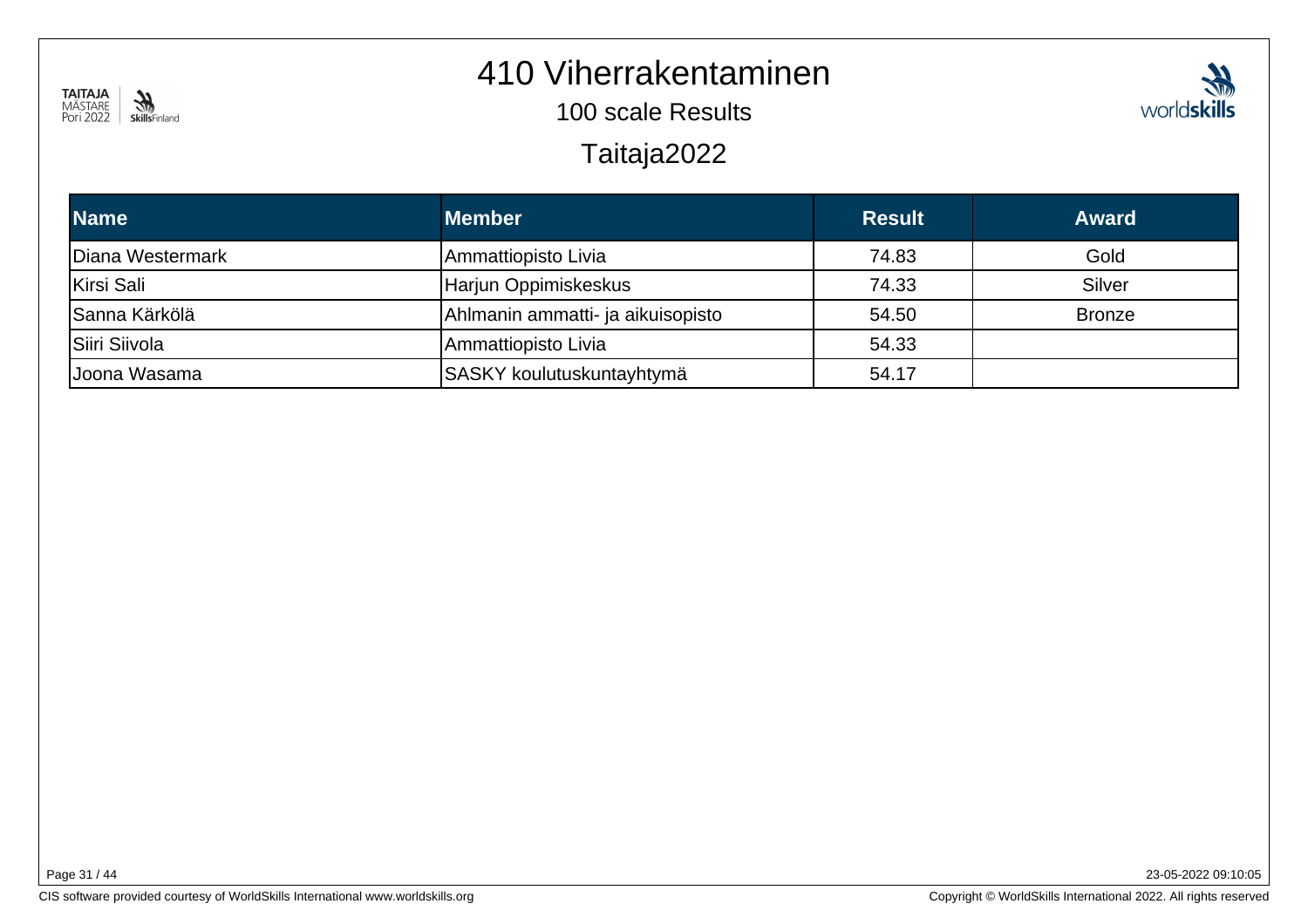

#### 411 Infrarakentaminen

100 scale Results

Taitaja2022

| <b>Name</b>     | <b>Member</b>                    | <b>Result</b> | <b>Award</b>  |
|-----------------|----------------------------------|---------------|---------------|
| Jukka Niskanen  | Ylä-Savon ammattiopisto          | 89.44         | Gold          |
| Akseli Maja     | Gradia                           | 87.67         | Silver        |
| Eevert Naskila  | <b>TTS Työtehoseura</b>          | 78.71         | <b>Bronze</b> |
| Konsta Flink    | Gradia                           | 76.27         |               |
| Aleksi Reponen  | Gradia                           | 68.50         |               |
| liro Koivu      | Etelä-Kymenlaakson ammattiopisto | 67.72         |               |
| Simo Hanska     | Etelä-Kymenlaakson ammattiopisto | 63.49         |               |
| Juho Kennovaara | Turun ammatti-instituutti        | 49.60         |               |

23-05-2022 09:10:05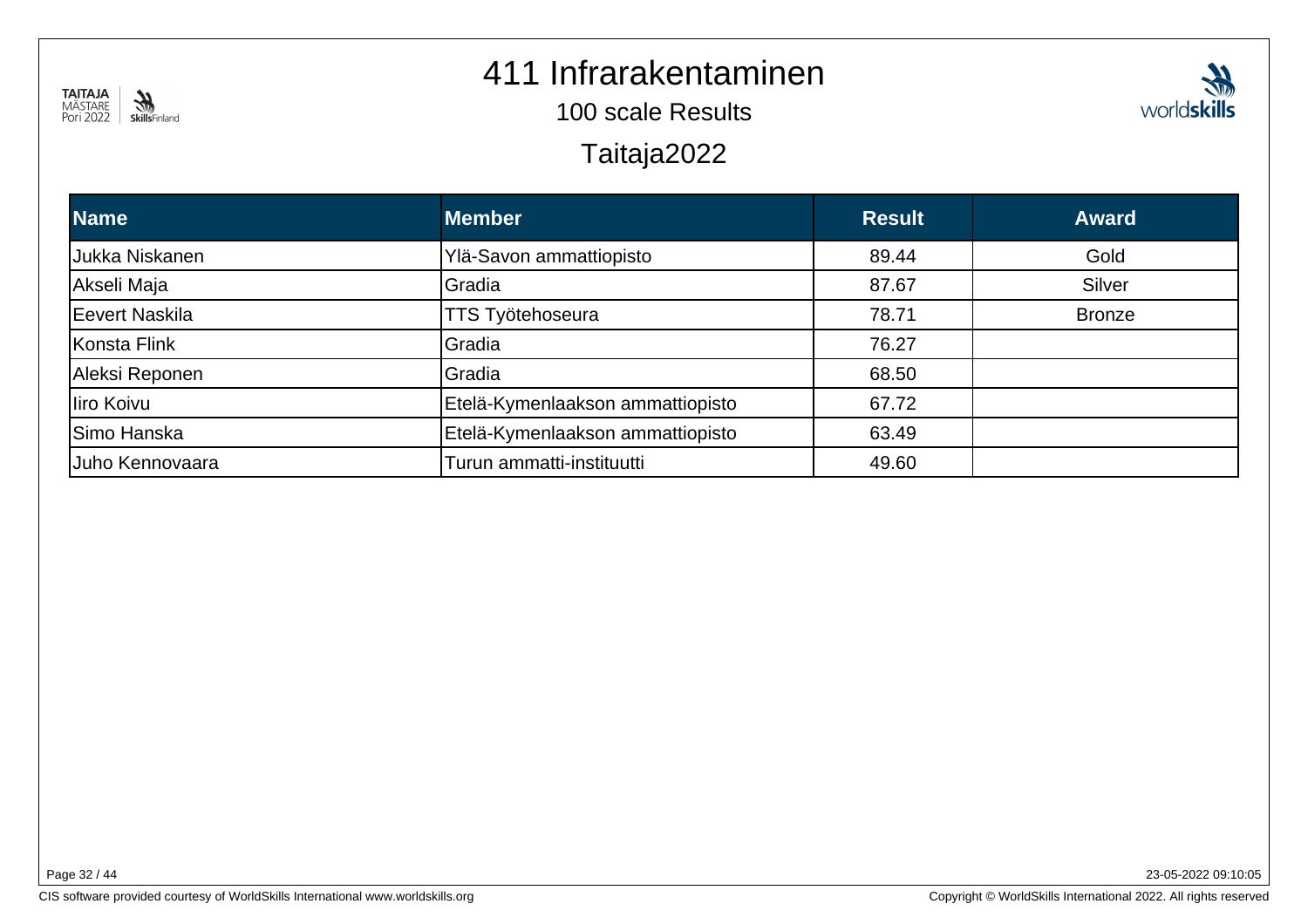

# 501 Leipuri-kondiittori

100 scale Results

Taitaja2022



| <b>Name</b>          | <b>Member</b>                   | <b>Result</b> | <b>Award</b>  |
|----------------------|---------------------------------|---------------|---------------|
| Wilma Ahlvik         | Optima                          | 92.71         | Gold          |
| Linda Häggman        | Optima                          | 88.42         | <b>Silver</b> |
| Vy Nguyen            | <b>OSAO</b>                     | 83.40         | <b>Bronze</b> |
| Neea Vainio          | Ammattiopisto Tavastia          | 75.96         |               |
| Vilhelmiina Grönroos | WinNova                         | 74.72         |               |
| Tuuli Silvola        | WinNova                         | 71.14         |               |
| Milla Pasanen        | Stadin ammatti- ja aikuisopisto | 64.70         |               |
| Aino Jolkkonen       | Riveria                         | 15.34         |               |

Page 33 / 44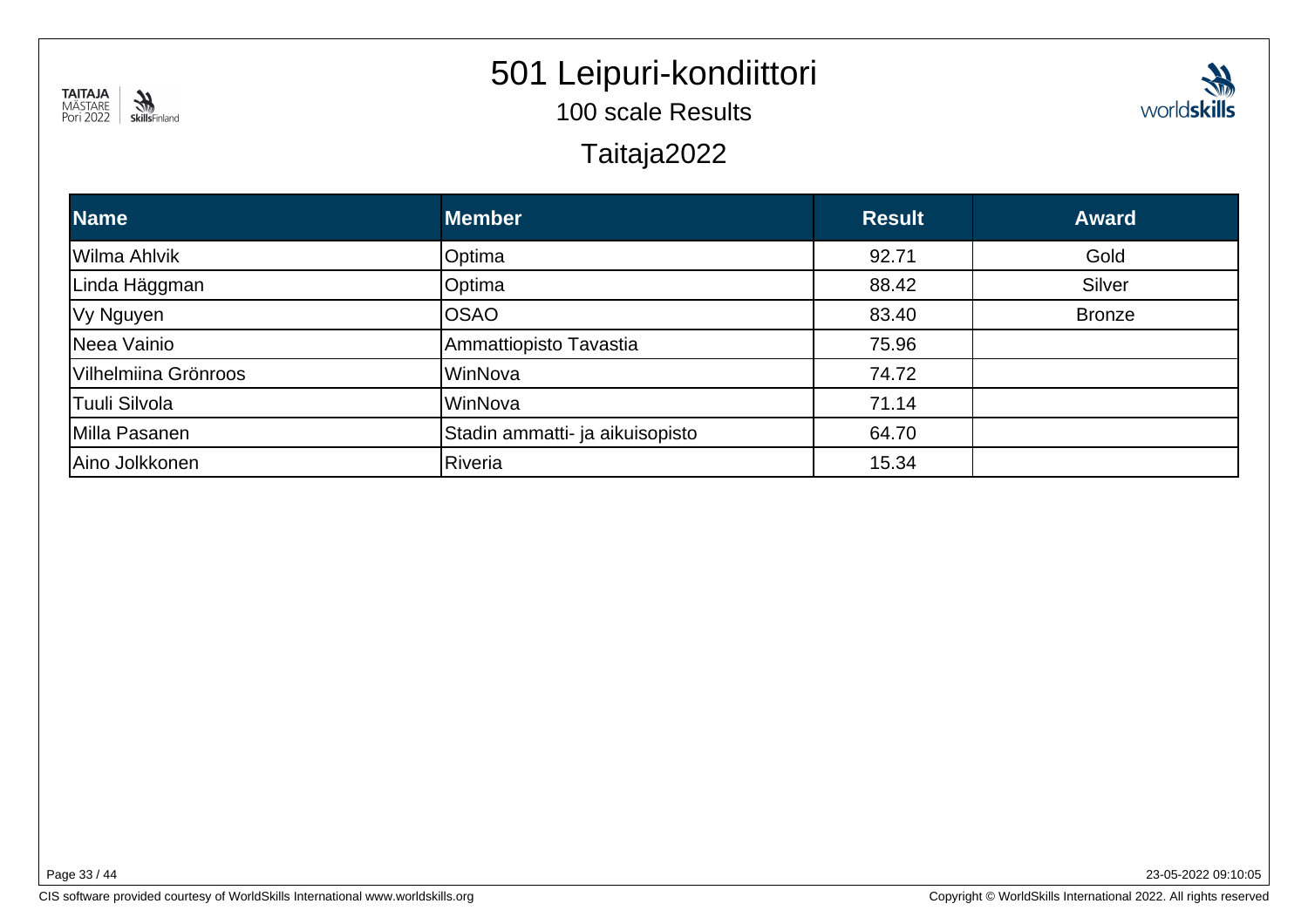

# 502 Kokki



100 scale Results

Taitaja2022

| <b>Name</b>                          | <b>Member</b>                    | <b>Result</b> | <b>Award</b>  |
|--------------------------------------|----------------------------------|---------------|---------------|
| Saku Karstila / Lauri Tiilikainen    | Gradia                           | 83.44         | Gold          |
| <b>Oliver Halmet / Aaro Huusko</b>   | Perho Liiketalousopisto          | 72.63         | Silver        |
| Aino Kuusisto / Sakari Ranta         | <b>Keuda</b>                     | 71.85         | <b>Bronze</b> |
| Aino Juselius / Benjamin Silfverberg | <b>Yrkesinstitutet Prakticum</b> | 71.73         |               |
| Isabel Aalto / Tiia Olkkonen         | Keuda                            | 69.82         |               |
| Helmi Lehto / Sara Rantala           | WinNova                          | 66.96         |               |
| Olivia Raumala / Darlie Rica         | Keuda                            | 66.63         |               |
| Aada Ahonen / Kiia Sihvonen          | Savon ammattiopisto              | 58.58         |               |

Page 34 / 44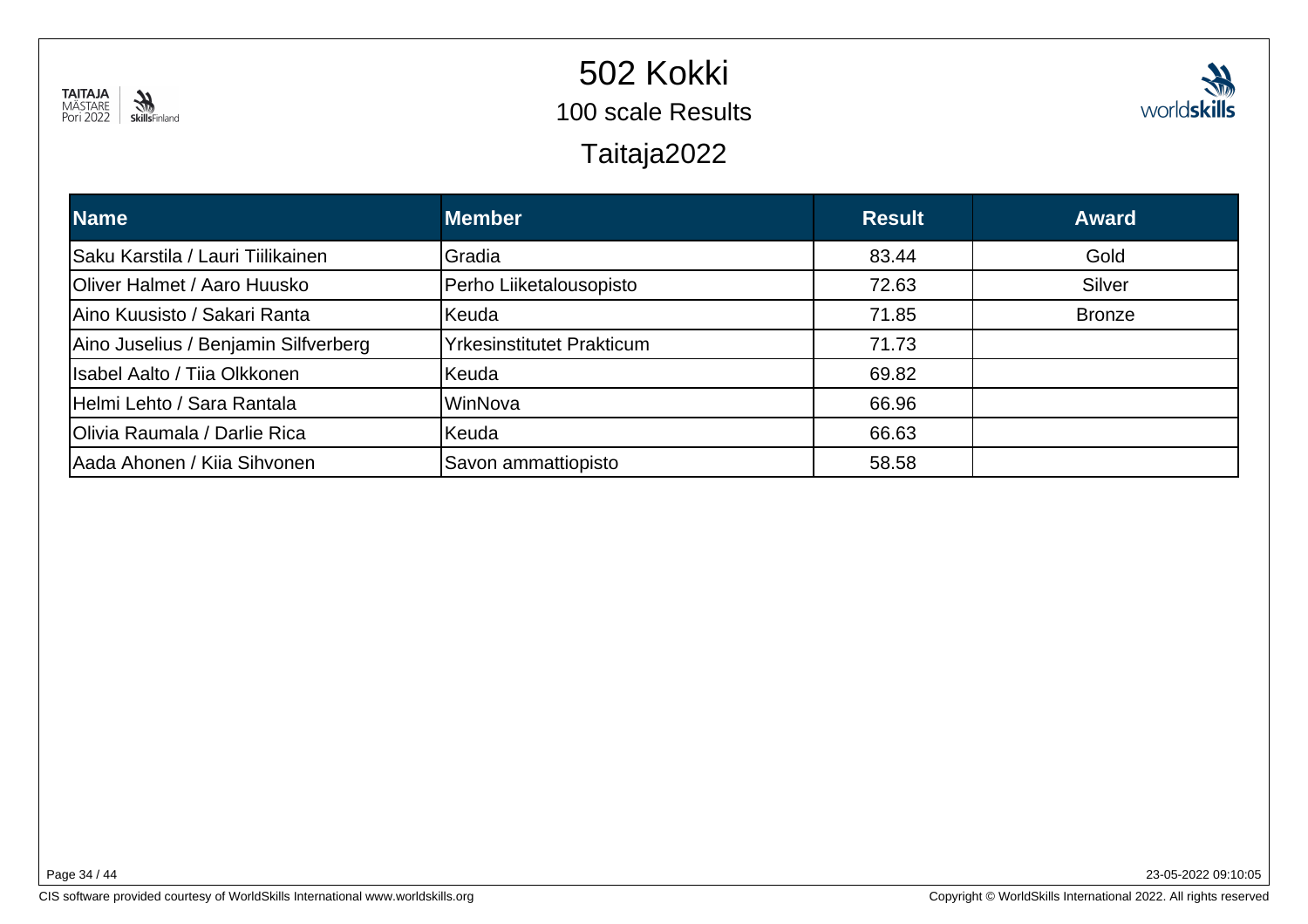

# 504 Tarjoilija 100 scale ResultsTaitaja2022



#### **Name Member Result Award**Sanni Siitonen Lapin koulutuskeskus Redu 78.80 Gold Melina Rintamäki Turun ammatti-instituutti 74.63 Silver Niina Haka Gradia 73.92 Bronze Henna PirinenAmmattiopisto SAMIedu 71.64 Nina Turunen Omniaa 69.53 Patrik Tanner Omniaa 69.07 Miro Mikkola OSAO0 62.44

Page 35 / 44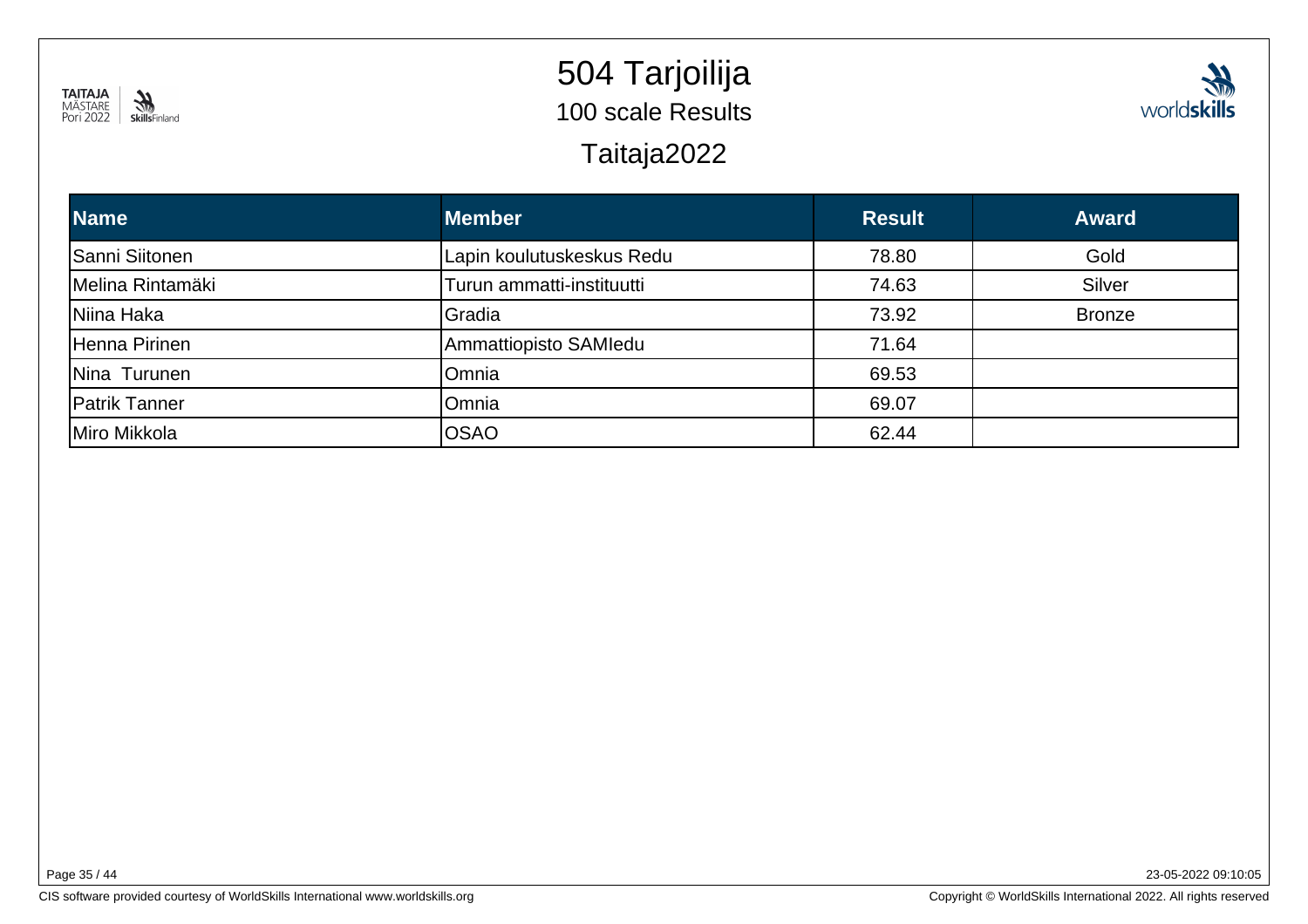

#### 601 Automaatioasennus

100 scale Results

Taitaja2022



| <b>Name</b>      | <b>Member</b>       | <b>Result</b> | <b>Award</b>  |
|------------------|---------------------|---------------|---------------|
| Aapo Laurell     | Riveria             | 44.00         | Gold          |
| Aapeli Saukkonen | Savon ammattiopisto | 36.00         | <b>Silver</b> |
| Kaapo Suomela    | <b>OSAO</b>         | 33.50         | <b>Bronze</b> |
| Joona Höijer     | Sataedu             | 26.00         |               |
| Juuso Karppinen  | <b>OSAO</b>         | 20.00         |               |
| Aatu Luoto       | Savon ammattiopisto | 16.50         |               |
| Jesse Paronen    | Careeria            | 16.00         |               |

Page 36 / 44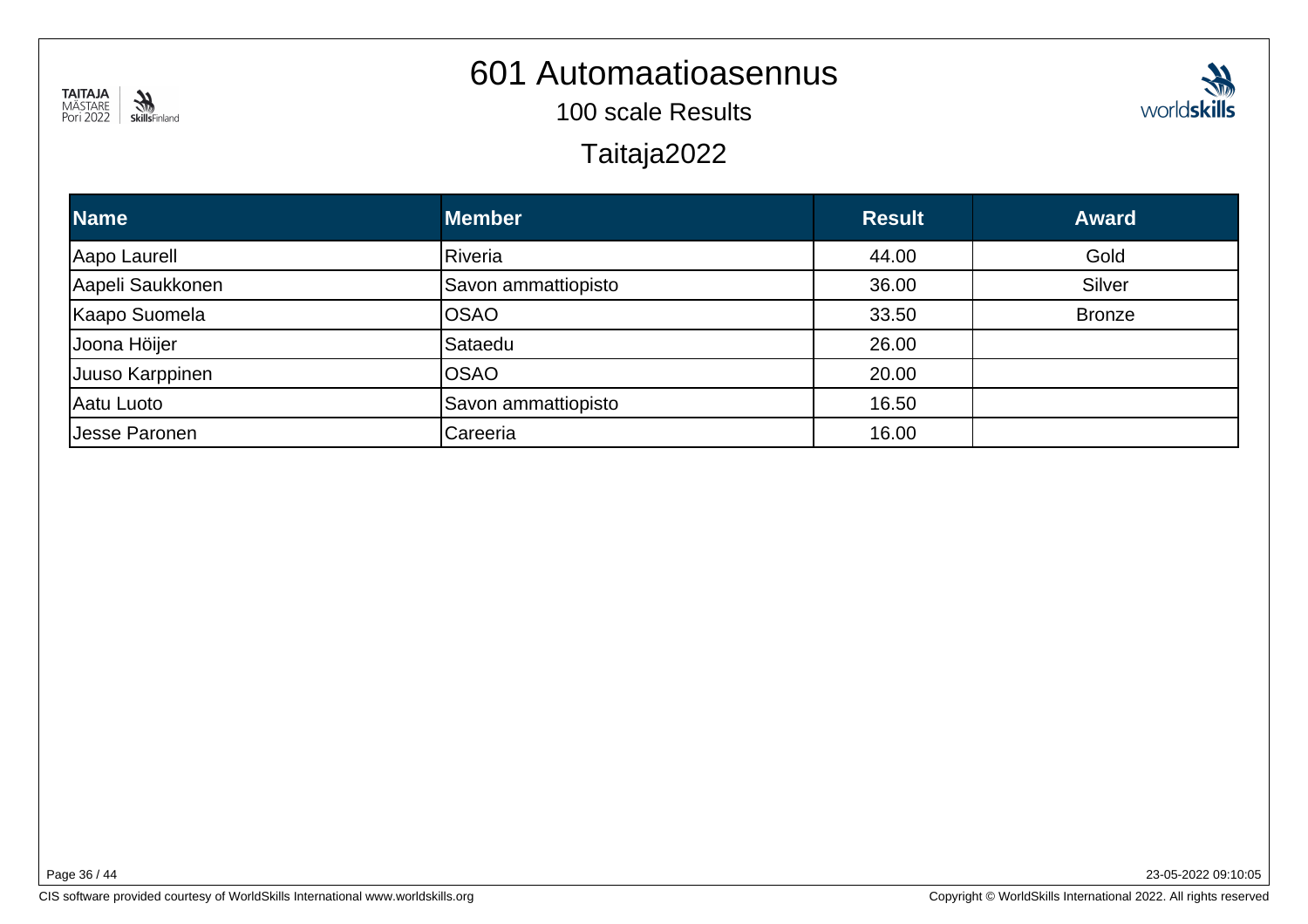

### 602 Elektroniikka ja robotiikka

100 scale Results



Taitaja2022

| <b>Name</b>     | <b>Member</b>                 | <b>Result</b> | <b>Award</b>  |
|-----------------|-------------------------------|---------------|---------------|
| Jere Niemi      | Kouvolan ammattiopisto, EduKo | 78.00         | Gold          |
| Antton Korhonen | <b>Gradia</b>                 | 74.00         | Silver        |
| Uooa Purtilo    | Omnia                         | 59.00         | <b>Bronze</b> |
| Arttu Leppänen  | Gradia                        | 54.00         |               |

Page 37 / 44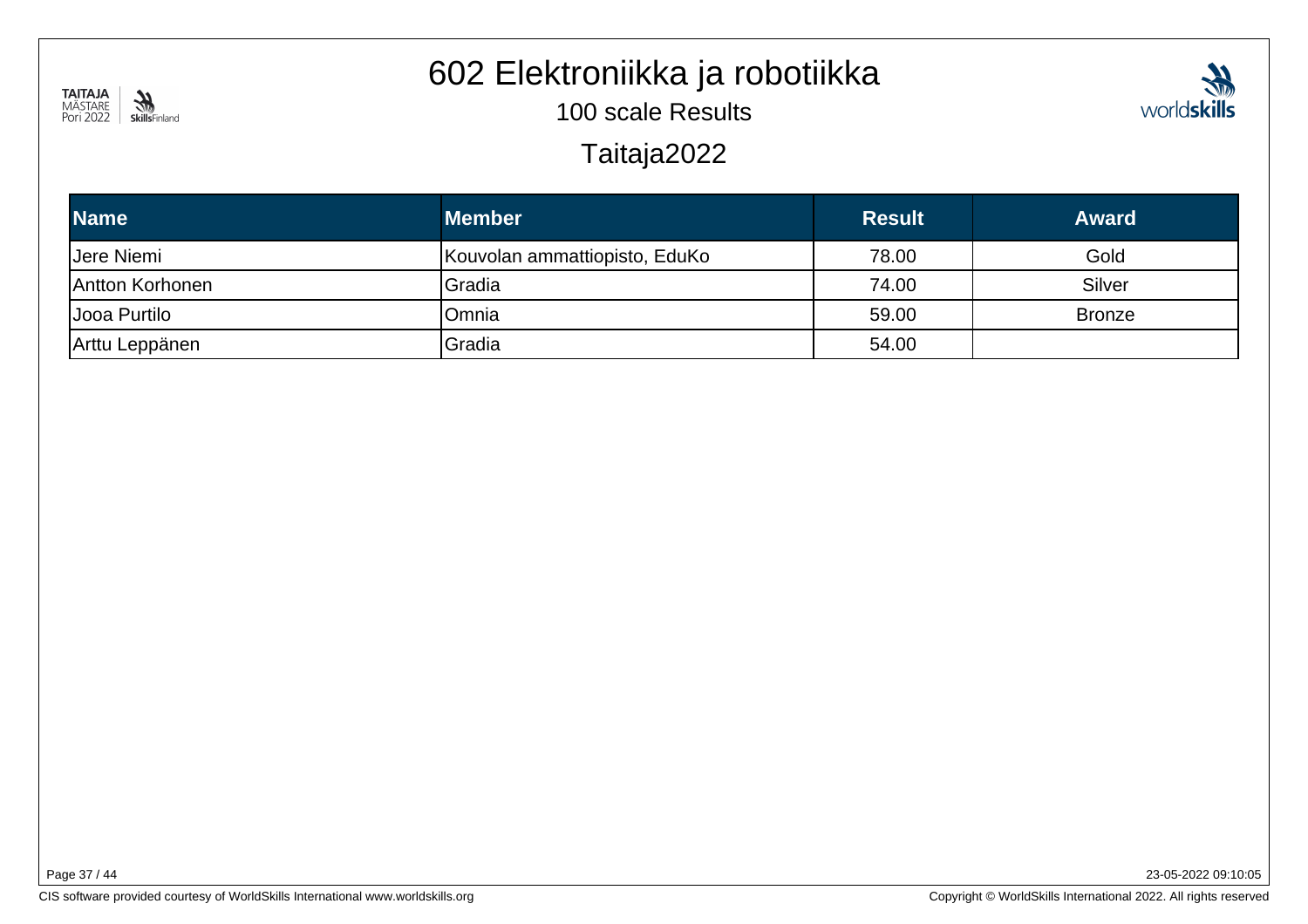

# 603 CNC-koneistus

100 scale Results

Taitaja2022

| <b>Name</b>      | <b>Member</b>           | <b>Result</b> | <b>Award</b> |
|------------------|-------------------------|---------------|--------------|
| Aapo Paunonen    | Savon ammattiopisto     | 68.00         | Gold         |
| Lassi Heino      | Ylä-Savon ammattiopisto | 65.00         | Silver       |
| Matias Järnefelt | <b>VAMIA</b>            | 65.00         | Silver       |
| Miika Aaltonen   | Keuda                   | 56.00         |              |
| Kermo Tarvis     | Hyria                   | 42.00         |              |
| Leo Timonen      | Savon ammattiopisto     | 42.00         |              |

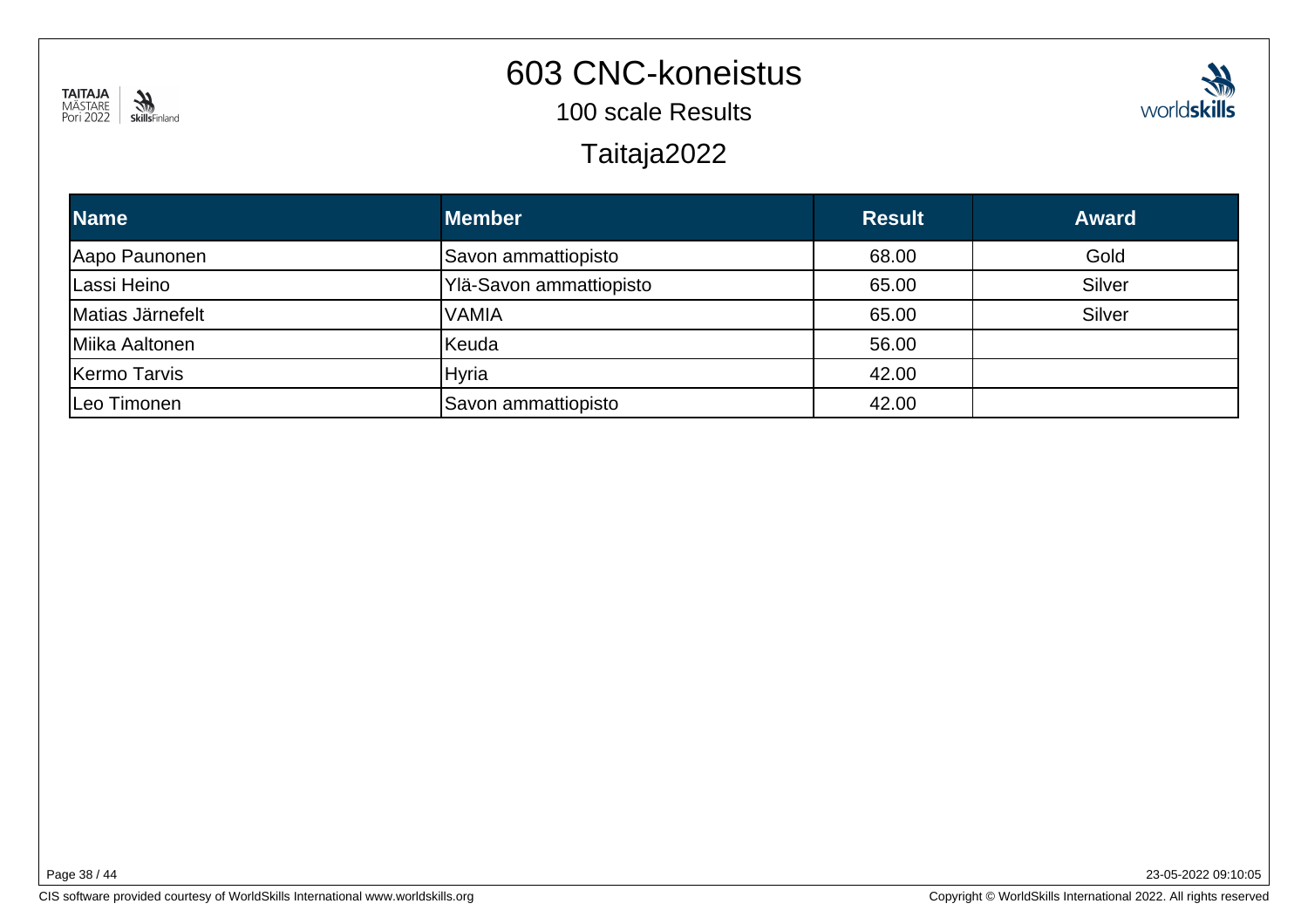

# 605 Hitsaus

100 scale Results

Taitaja2022



| <b>Name</b>     | <b>Member</b>       | <b>Result</b> | <b>Award</b>  |
|-----------------|---------------------|---------------|---------------|
| Eetu Keltto     | Gradia              | 74.33         | Gold          |
| Uoonas Tölli    | Koulutuskeskus JEDU | 72.56         | Silver        |
| Teemu Laitinen  | Savon ammattiopisto | 68.21         | <b>Bronze</b> |
| Illmari Halonen | <b>VAMIA</b>        | 64.74         |               |
| Arttu Manninen  | <b>OSAO</b>         | 61.67         |               |
| Filip Nyman     | <b>O</b> ptima      | 58.73         |               |
| liro Koski      | <b>OSAO</b>         | 49.18         |               |
| Jimi Leppälä    | Koulutuskeskus JEDU | 39.45         |               |

Page 39 / 44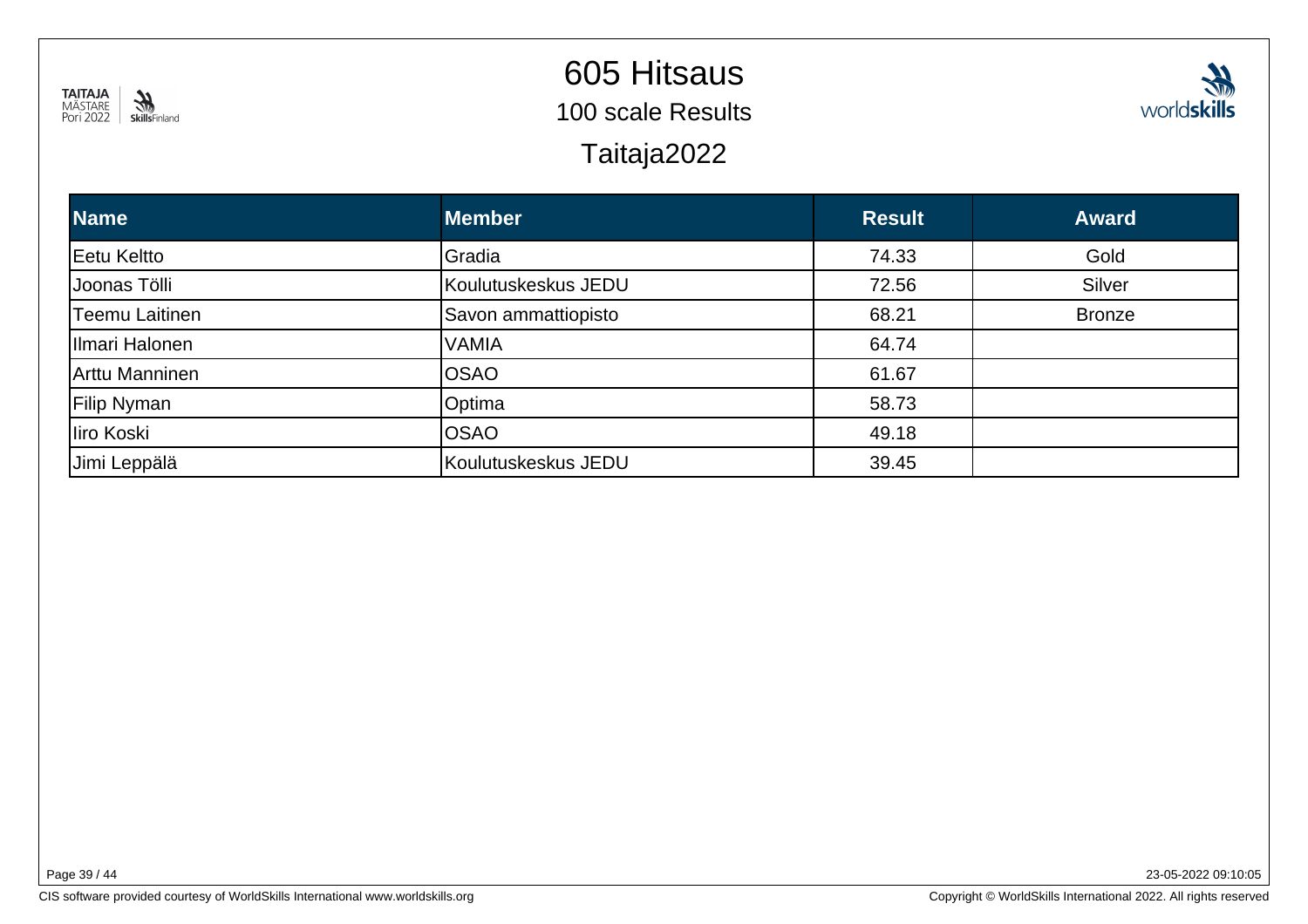

#### 606 Kappaletavara-automaatio

100 scale Results



#### Taitaja2022

| <b>Name</b>                       | <b>Member</b>                  | <b>Result</b> | <b>Award</b>  |
|-----------------------------------|--------------------------------|---------------|---------------|
| Saku Tuomela / Tatu Virkola       | <b>VAMIA</b>                   | 82.67         | Gold          |
| Sakari Humalajoki / Jani Simoinen | Keski-Pohjanmaan ammattiopisto | 79.67         | Silver        |
| Leevi Karvinen / Lauri Olkkonen   | Riveria                        | 78.67         | <b>Bronze</b> |
| Eemi Ilomäki / Leevi Laitinen     | Tampereen seudun ammattiopisto | 73.33         |               |
| Eetu Naukkarinen / Oliver Peltola | Gradia                         | 72.00         |               |

Page 40 / 44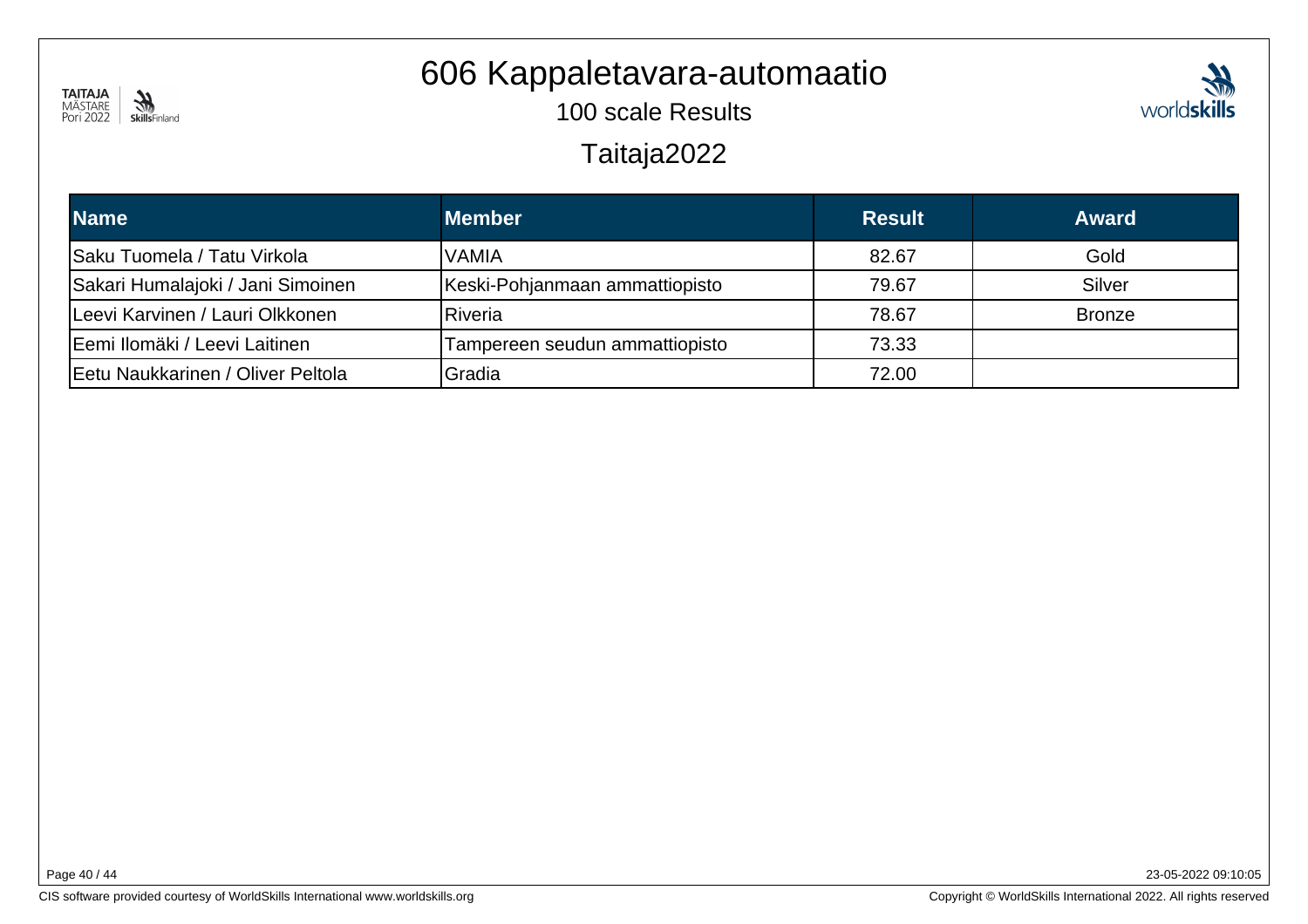

# 607 Koneenasennus ja kunnossapito

100 scale Results



#### Taitaja2022

| <b>Name</b>     | <b>Member</b>                  | <b>Result</b> | <b>Award</b>  |
|-----------------|--------------------------------|---------------|---------------|
| Vili Niemikorpi | 'VAMIA                         | 72.50         | Gold          |
| Lassi Leppänen  | <b>Riveria</b>                 | 63.00         | Silver        |
| Juuso Tanninen  | Turun ammatti-instituutti      | 60.00         | <b>Bronze</b> |
| Taavi Pennanen  | <b>Riveria</b>                 | 60.00         | <b>Bronze</b> |
| Marcus Soltin   | Tampereen seudun ammattiopisto | 41.17         |               |

Page 41 / 44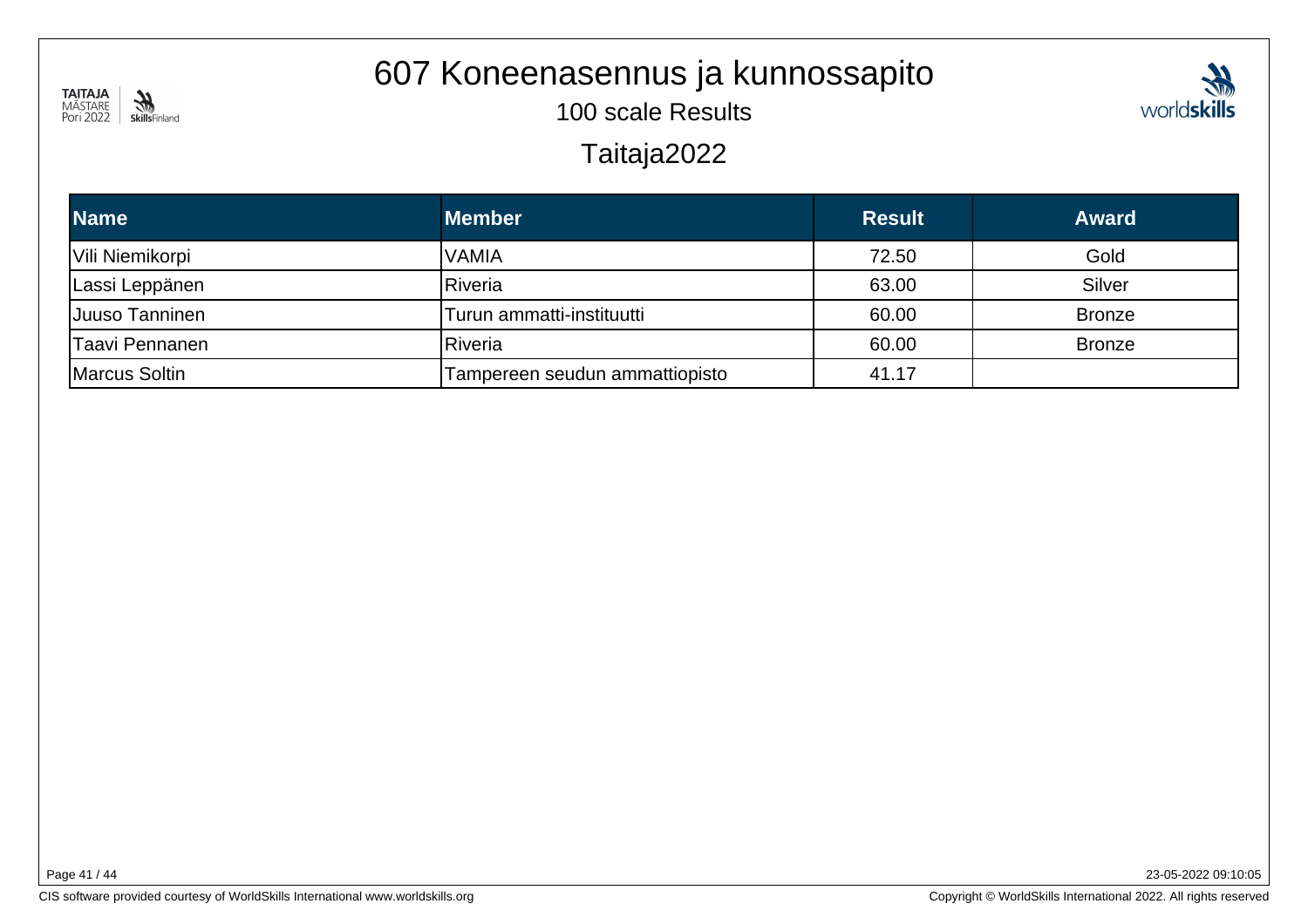

# P1 Ravintola- ja cateringpalvelut

100 scale Results



#### Taitaja2022

| <b>Name</b>                           | <b>Member</b>         | <b>Result</b> | <b>Award</b>  |
|---------------------------------------|-----------------------|---------------|---------------|
| Sarita Nyman / Kiira Rajaharju        | Ammattiopisto Live    | 81.79         | Gold          |
| Jennamiia Arvola / Janette Kahelin    | Koulutuskeskus JEDU   | 81.35         | Silver        |
| Elmeri Kunnas / Teemu Männistö        | Sataedu               | 81.30         | <b>Bronze</b> |
| Alexander Kortelainen / Aino Leinonen | Kainuun ammattiopisto | 75.96         |               |
| Helena Karppinen / Emilia Koskinen    | Sataedu               | 66.11         |               |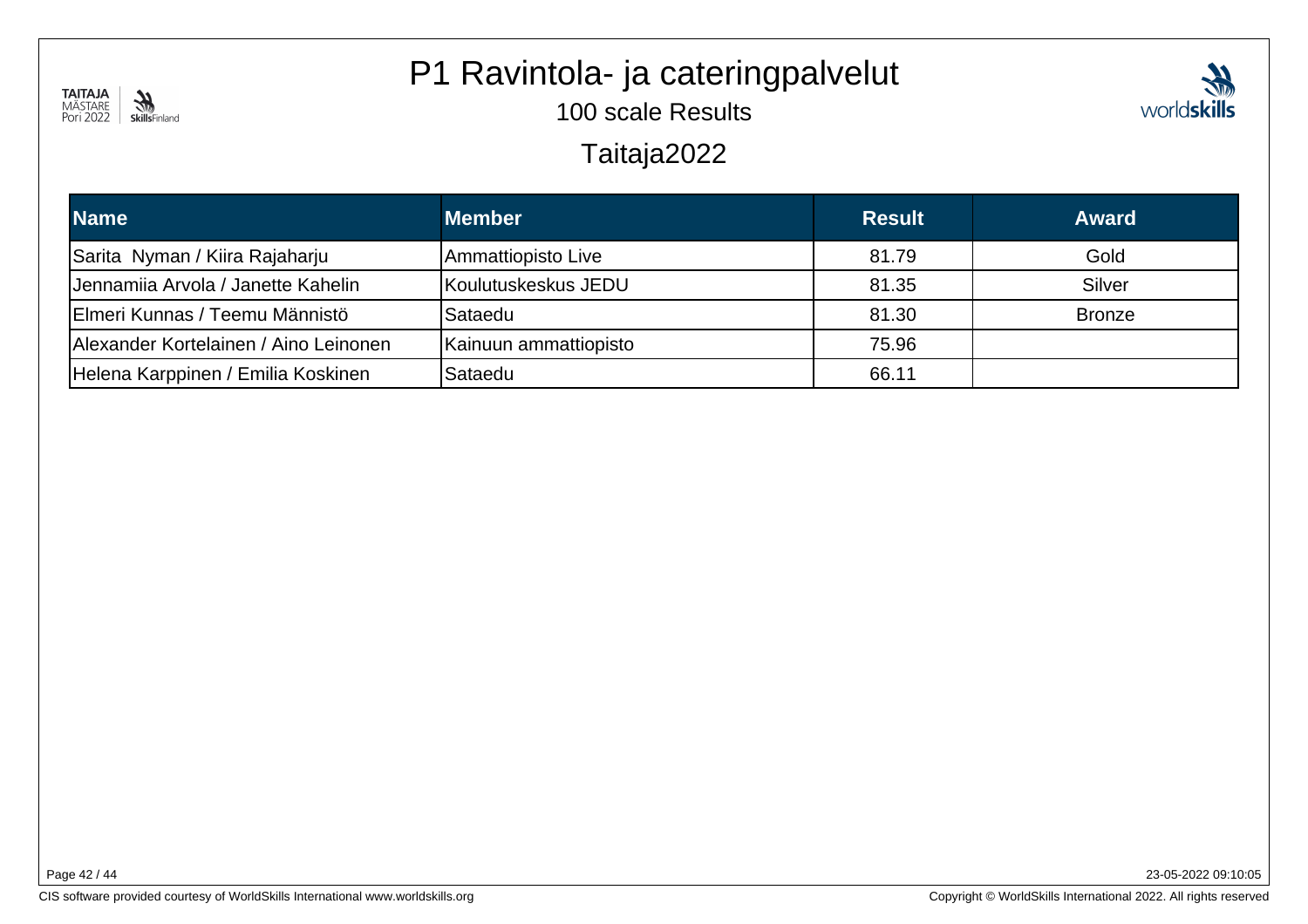

#### P2 Kiinteistönhoito

100 scale Results

Taitaja2022

| <b>Name</b>         | <b>Member</b>                  | <b>Result</b> | <b>Award</b>  |
|---------------------|--------------------------------|---------------|---------------|
| Tom Moilanen        | Ammattiopisto Spesia           | 85.46         | Gold          |
| Johanna Pohjalainen | Ammattiopisto Spesia           | 75.67         | Silver        |
| Petteri Laine       | Sataedu                        | 75.57         | <b>Bronze</b> |
| Konstantin Prudtsev | Ammattiopisto Live             | 71.96         |               |
| Matti Selander      | Tampereen seudun ammattiopisto | 67.41         |               |
| Rasmus Hannukainen  | Ammattiopisto Spesia           | 47.34         |               |
| Jani Arvola         | Ammattiopisto Luovi            | 30.32         |               |
|                     |                                |               |               |

Page 43 / 44

23-05-2022 09:10:05